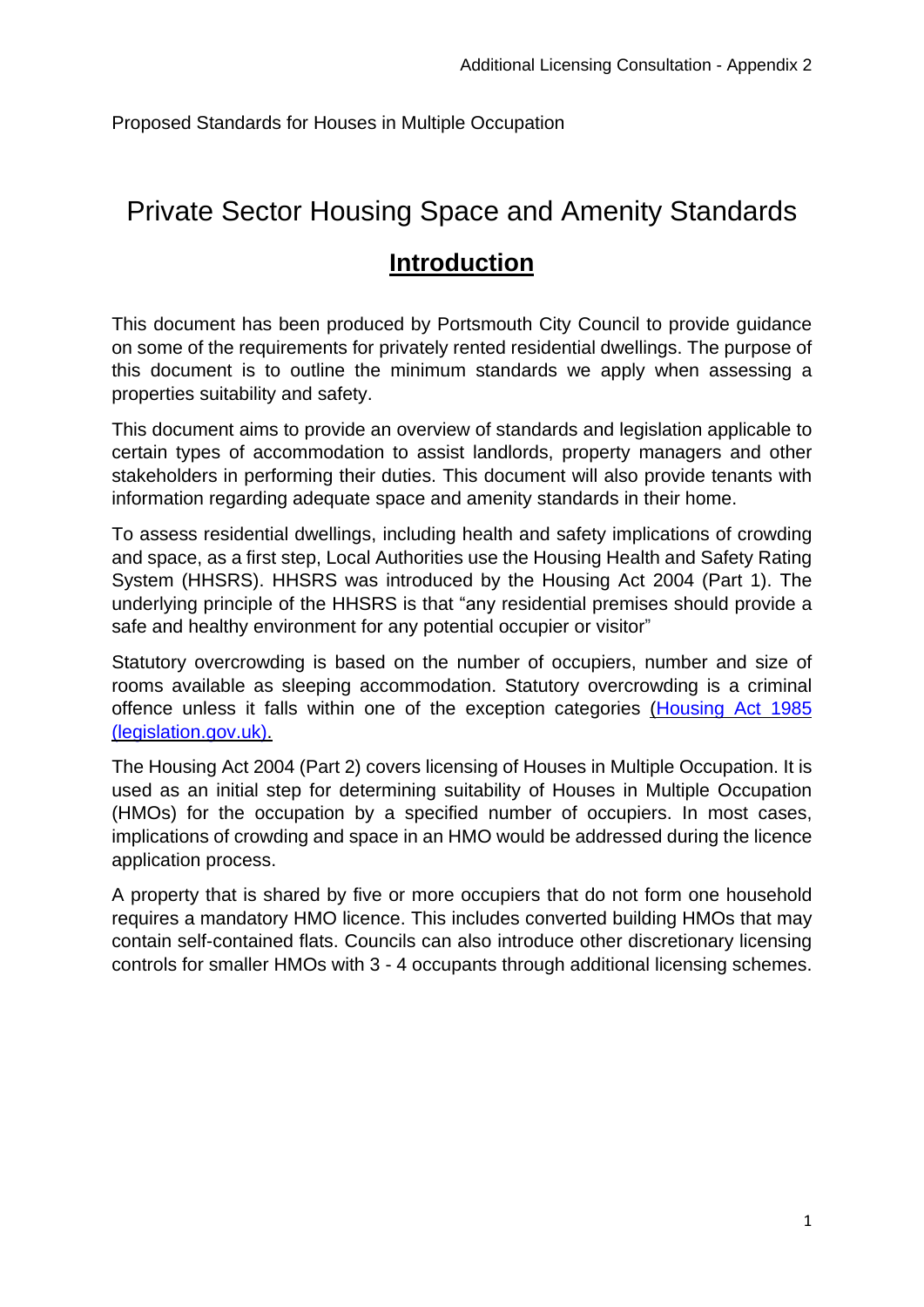# Contents

| 1.   |  |
|------|--|
| 2.   |  |
| 4.   |  |
| 4.1. |  |
|      |  |
|      |  |
|      |  |
|      |  |
| 4.2. |  |
|      |  |
|      |  |
|      |  |
|      |  |
| 4.3. |  |
| 4.4. |  |
|      |  |
|      |  |
| 1.1. |  |
| 1.2. |  |
| 1.3. |  |
|      |  |
|      |  |
| 1.   |  |
|      |  |
| 1.   |  |
| 2.   |  |
| 3.   |  |
|      |  |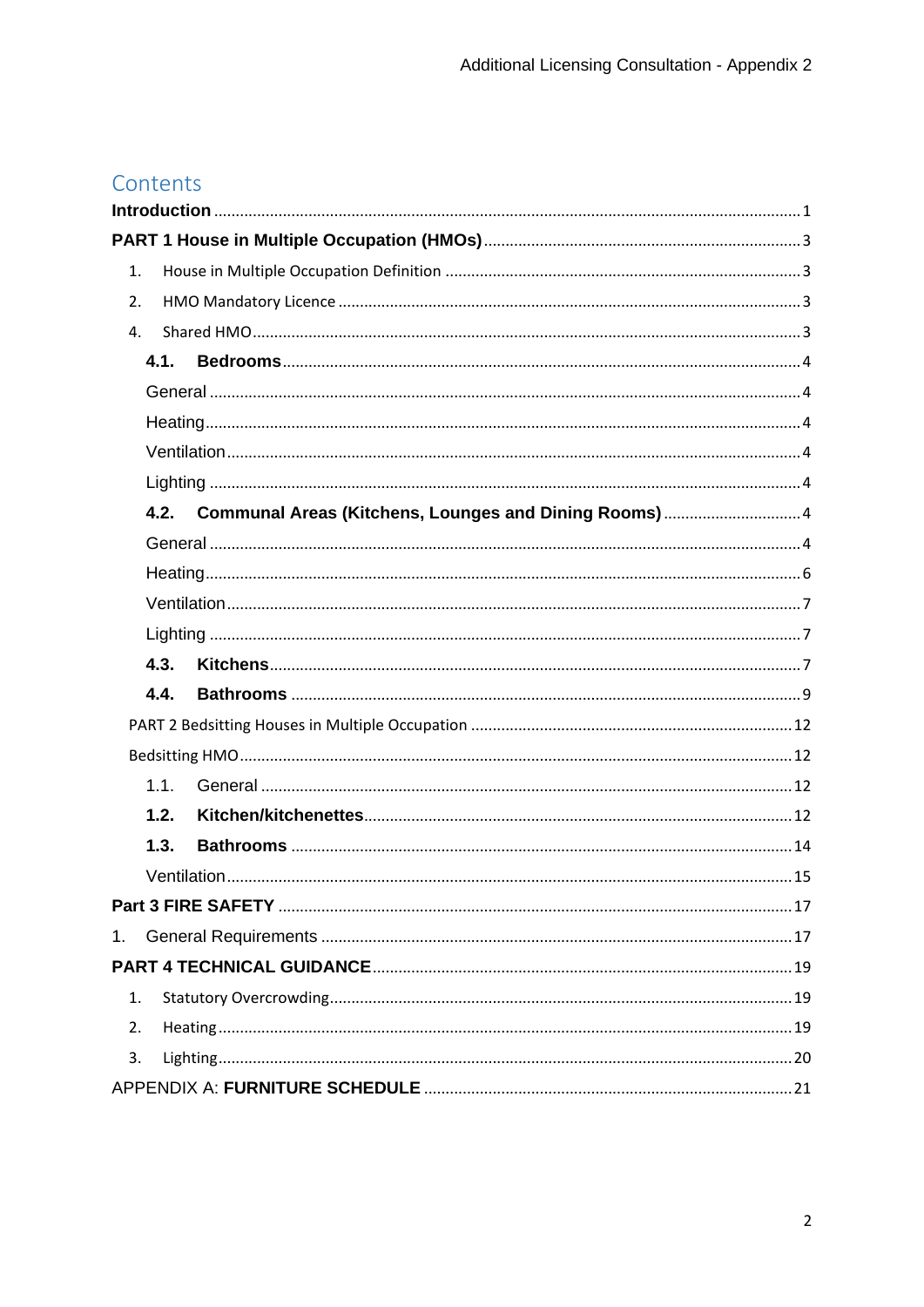# **PART 1 House in Multiple Occupation (HMOs)**

# <span id="page-2-1"></span><span id="page-2-0"></span>1. House in Multiple Occupation Definition

A House in Multiple Occupation (HMO) is a property that is occupied by 3 or more unrelated persons forming 2 or more households that usually share an amenity (bathroom, toilet or cooking facilities)<sup>1</sup>. In some cases amenities are designated for a sole use of an occupier but are only accessible through a communal room or walkway.

### <span id="page-2-2"></span>2. HMO Mandatory Licence

HMOs that are occupied by 5 or more individuals as their main residence require a HMO licence.

Other properties that do not require a licence include:

- Houses occupied by single households
- Tenants of Housing Associations or registered providers
- Student accommodation operated or owned by an approved educational establishment

HMOs requiring a Mandatory Licence would normally fall within one of the following categories:

- Shared House/Flat
- Bedsitting Type HMO
- Converted Building HMO

# 3. HMO Additional Licensing

HMOs that are occupied by 3 - 4 individuals as their main residence may require a HMO licence if an additional licensing scheme is in place.

# <span id="page-2-3"></span>4. Shared HMO

Shared HMOs are the most common type of HMO in Portsmouth. The occupiers would usually have their own bedrooms but share kitchens, bathrooms and communal lounges and dining rooms.

It is important to ensure that all HMOs in the city offer a good standard of accommodation and provide a safe living environment. All rooms should be of a convenient, accessible and a usable shape for their intended purpose.

<sup>1</sup> [House in multiple occupation licence -](https://www.gov.uk/house-in-multiple-occupation-licence) GOV.UK (www.gov.uk)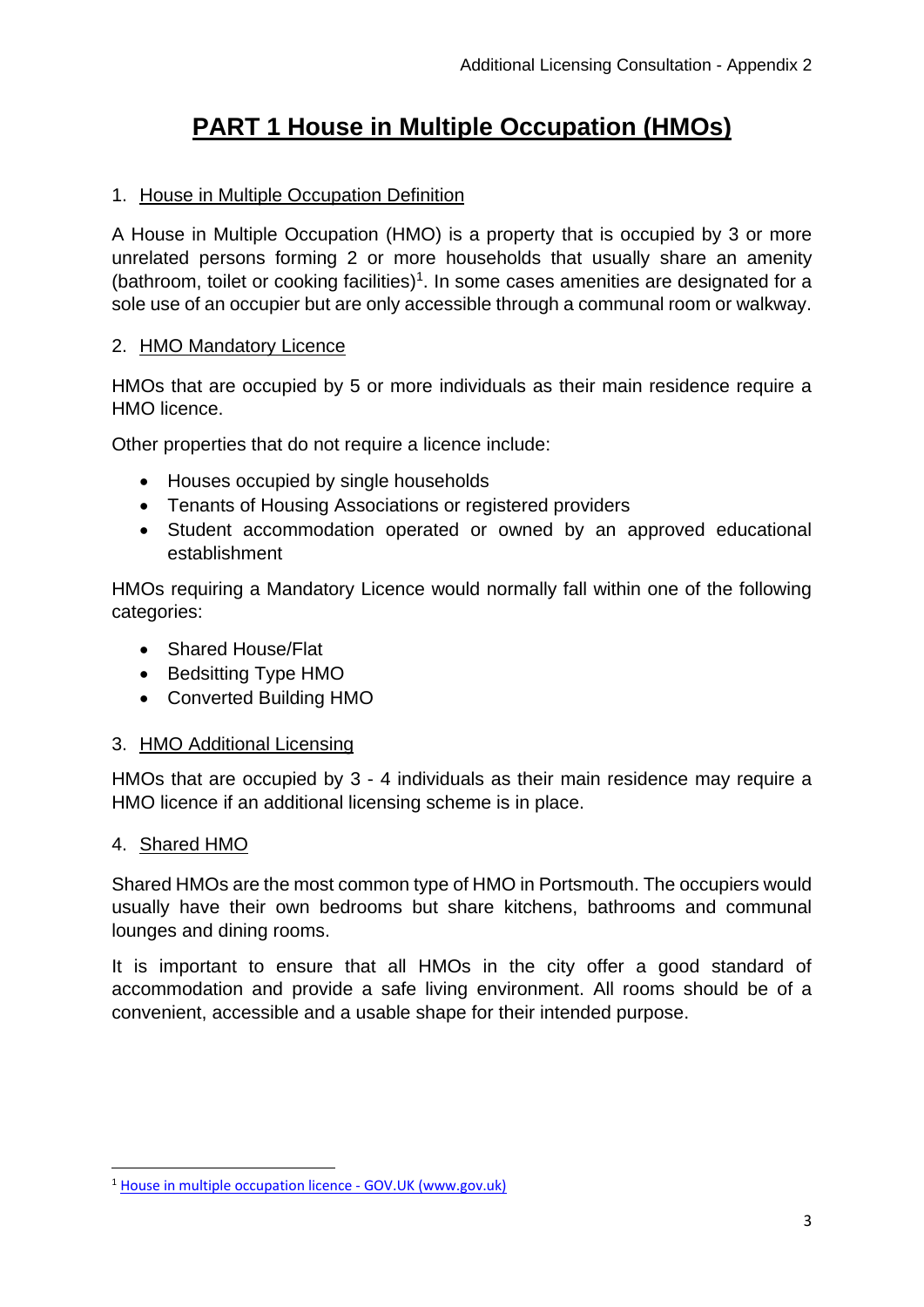# <span id="page-3-0"></span>**4.1.Bedrooms**

# <span id="page-3-1"></span>General

When assessing the size of any room attention must be paid to the 'usability' of the space, along with the height and shape of the room. A floor to ceiling height of 2.3m over at least 75% of the usable room area is expected in any habitable room. Any areas with a ceiling height of 1.5m or less, chimney breasts and in some cases circulation spaces behind doorways and around staircases will not be counted.

- A minimum mandatory requirement of a bedroom used by a child under 10 years of age is 4.64m2.
- A minimum bedroom size of 6.51m2 (single occupancy) and 10.22m2 (double occupancy) is a mandatory requirement for sleeping accommodation used by occupiers aged 10 years and over.

### <span id="page-3-2"></span>**Heating**

All bedrooms should be provided with fixed heating equipment capable of maintaining the temperatures of 18°C when the outdoor temperatures are -1°C. Where bedrooms areas are used significantly for other purposes such as lounging or studying, the system should be able to maintain a temperature of 21˚C. The occupying tenant must be able to control the heating and the temperature within their bedrooms. <sup>2</sup> *(See Technical Guidance)*

#### <span id="page-3-3"></span>**Ventilation**

All bedrooms must have means of ventilation directly to outside. *(See Technical Guidance)*

#### <span id="page-3-4"></span>Lighting

Limited and restrictive natural light and lack of view and outlook can negatively impact on the living environment and restrict usability of the room. All Bedrooms should have adequate means of lighting, view and outlook *(See Technical Guidance)*

# <span id="page-3-5"></span>**4.2.Communal Areas (Kitchens, Lounges and Dining Rooms)**

#### <span id="page-3-6"></span>**General**

The communal space required to provide adequate living environment is determined based on the number of occupiers and size of the bedrooms.

A conservatory will not be used as a bedroom, lounge, dining room or kitchen.

The tables below show the size of required communal space based on the occupancy levels and size of the bedrooms.

<sup>&</sup>lt;sup>2</sup> [cieh-excess-cold-enforcement-guidance.pdf](https://www.cieh.org/media/3762/cieh-excess-cold-enforcement-guidance.pdf)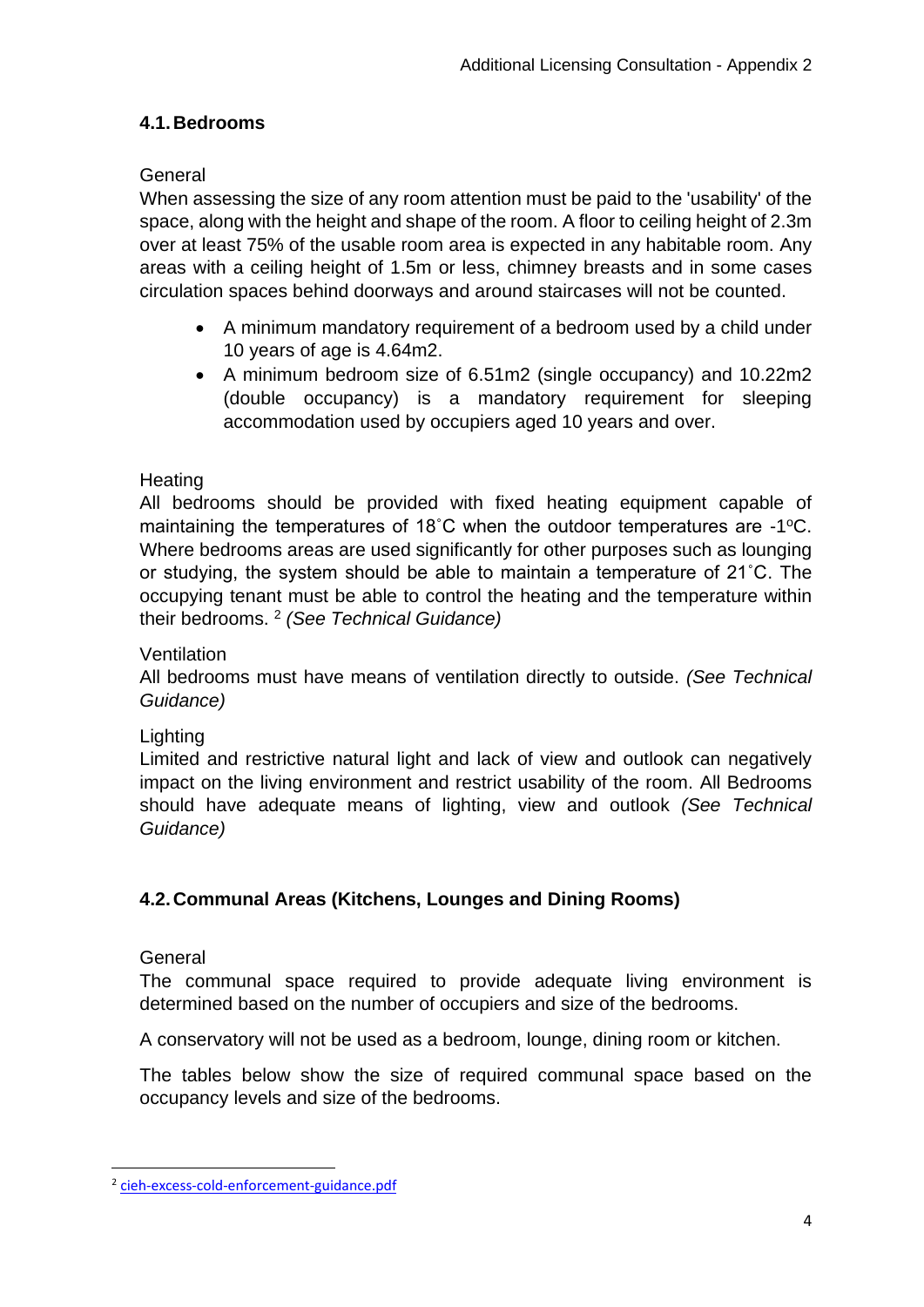|                      |                 |      | <b>Occupancy Level</b> |      |      |                |      |      |      |        |
|----------------------|-----------------|------|------------------------|------|------|----------------|------|------|------|--------|
|                      |                 | 3    | 4                      | 5    | 6    | $\overline{7}$ | 8    | 9    | 10   | $11 +$ |
|                      | $\overline{0}$  | 20   | 22                     | 24   | 26   | 28             | 30   | 32   | 34   | 36.5   |
|                      | 1               | 18   | 20.5                   | 22   | 24.5 | 27             | 29   | 31   | 33   | 35.5   |
|                      | $\overline{2}$  | 16   | 18.5                   | 20.5 | 23   | 25.5           | 27.5 | 29.5 | 32   | 34.5   |
| over <sub>10m2</sub> | 3               | 13.5 | 16.5                   | 19   | 22   | 24             | 26   | 28   | 30.5 | 33     |
|                      | $\overline{4}$  |      | 14.5                   | 17   | 20   | 23             | 25   | 27   | 29.5 | 32     |
|                      | 5               |      |                        | 15.5 | 19   | 21             | 23.5 | 25.5 | 28   | 31     |
| of bedrooms          | $6\phantom{1}$  |      |                        |      | 17.5 | 20             | 22   | 24   | 27   | 30     |
|                      | $\overline{7}$  |      |                        |      |      | 18.5           | 21   | 23   | 26   | 28.5   |
|                      | 8               |      |                        |      |      |                | 19.5 | 22   | 24.5 | 27.5   |
|                      | 9               |      |                        |      |      |                |      | 20.5 | 23.5 | 26     |
| Number               | 10 <sup>°</sup> |      |                        |      |      |                |      |      | 22.5 | 25     |
|                      | 11              |      |                        |      |      |                |      |      |      | 24     |

# **Combined Kitchen and Communal Living Space:**

Where communal areas are in separate rooms, the following minimum requirements should be met:

# **Kitchen Size**

|                | No of occupiers sharing the |  |           |
|----------------|-----------------------------|--|-----------|
| kitchen        |                             |  | Size (m2) |
| 3              |                             |  | 6         |
|                |                             |  | 6.5       |
| $\overline{5}$ |                             |  | 7         |
| 6              |                             |  | 9         |
|                |                             |  | 9.5       |
| 8              |                             |  | 10        |
| 9              |                             |  | 10.5      |
|                |                             |  | 11        |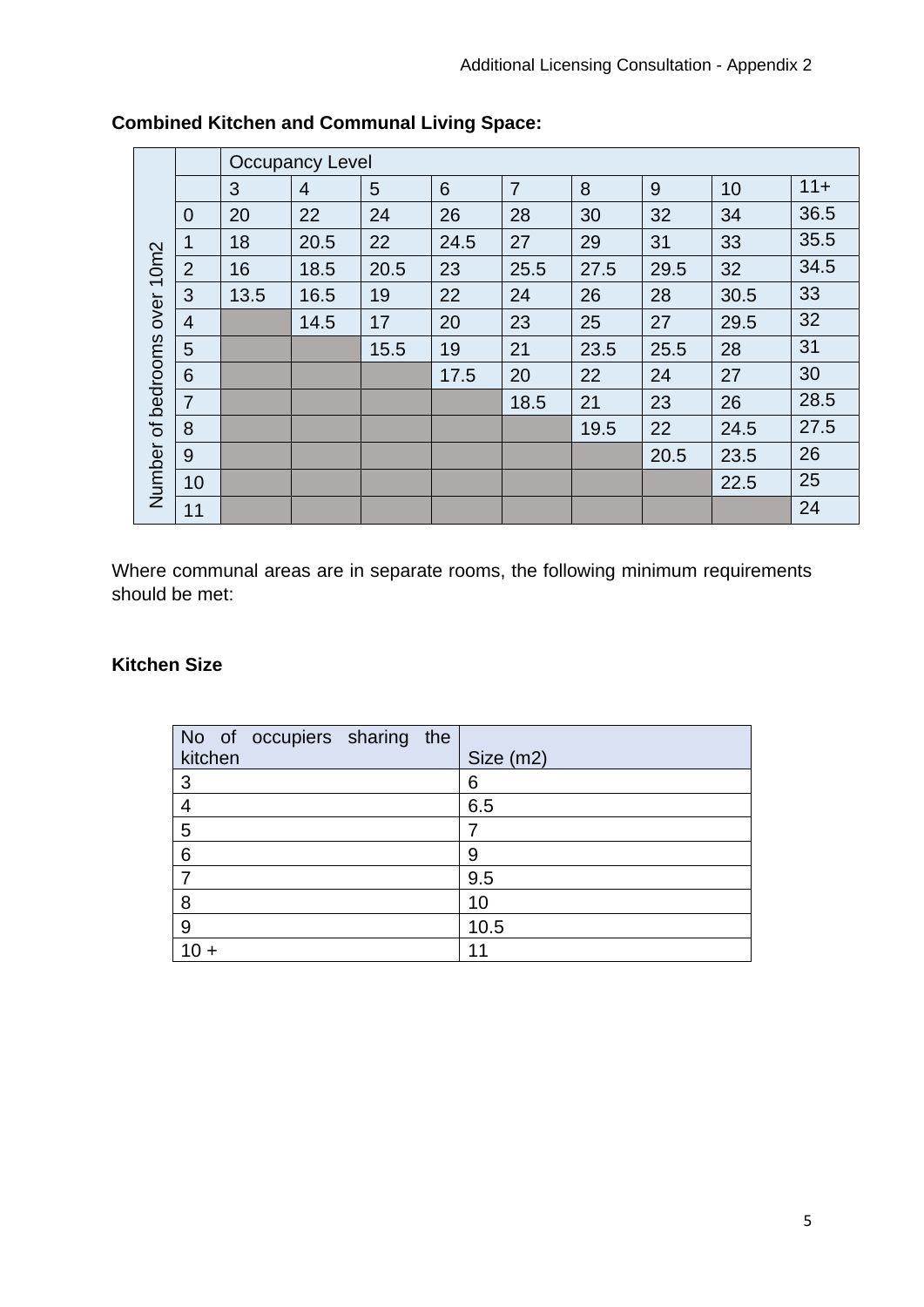|                    |                | <b>Occupancy Level</b> |      |      |      |                |      |      |      |        |
|--------------------|----------------|------------------------|------|------|------|----------------|------|------|------|--------|
|                    |                | 3                      | 4    | 5    | 6    | $\overline{7}$ | 8    | 9    | 10   | $11 +$ |
| 10 <sub>m2</sub>   | $\Omega$       | 16.5                   | 17.5 | 19.5 | 21   | 22             | 23   | 24.5 | 25.5 | 27     |
|                    | 1              | 14                     | 16   | 18   | 19.5 | 20.5           | 22   | 23   | 24   | 26     |
|                    | $\overline{2}$ | 12                     | 14.5 | 16.5 | 18   | 19             | 20.5 | 22   | 23   | 25     |
| over               | 3              | 11                     | 13   | 15   | 16.5 | 18             | 19   | 20.5 | 22   | 24     |
| Number of bedrooms | $\overline{4}$ |                        | 11   | 13   | 15   | 16             | 18   | 19.5 | 21   | 23     |
|                    | 5              |                        |      | 11   | 13.5 | 15             | 17   | 18   | 20   | 22     |
|                    | 6              |                        |      |      | 12   | 13.5           | 15.5 | 17   | 19   | 21     |
|                    | 7              |                        |      |      |      | 12             | 14   | 16   | 17.5 | 20     |
|                    | 8              |                        |      |      |      |                | 13   | 14.5 | 16   | 19     |
|                    | 9              |                        |      |      |      |                |      | 13   | 15   | 17.5   |
|                    | 10             |                        |      |      |      |                |      |      | 14   | 16     |
|                    | 11             |                        |      |      |      |                |      |      |      | 15     |

#### **Communal living space required where the kitchen is separate:**

Where the communal living space is split into separate rooms (for example lounge and separate dining room) the minimum required space for each of those rooms is shown below:

|                 | Occupancy Level |  |             |   |                                              |                         |                     |                                                |
|-----------------|-----------------|--|-------------|---|----------------------------------------------|-------------------------|---------------------|------------------------------------------------|
|                 |                 |  | -<br>-<br>w |   |                                              |                         | ∼                   |                                                |
| Size<br>Minimum | л               |  |             | - | $\Lambda$ $\cap$<br>$\overline{\phantom{a}}$ | $\Lambda$ $\Omega$<br>w | $\overline{a}$<br>ັ | $\overline{A}$<br><br>$\overline{\phantom{a}}$ |

Below are two examples of these requirements:

Five people sharing, where all of the bedrooms are below 10m2, a communal living space of 19.5m2 is required. This is in addition to a separate kitchen. If this is to be provided in two separate rooms, each room would need to be a minimum of 11m2.

Five people sharing, where all of the bedrooms are 10m2 or above, a communal living space of 11m2 is required. This is in addition to a separate kitchen. That communal living space cannot be split over two rooms. Any communal rooms that are below 11m2 would not be considered communal living space, however could be used for other means such as storage or study space in addition to the communal living space required.

# <span id="page-5-0"></span>**Heating**

Fixed heating must be provided in all communal rooms. The occupying tenant must be able to control the heating and the temperature within the premises. *(See Technical Guidance)*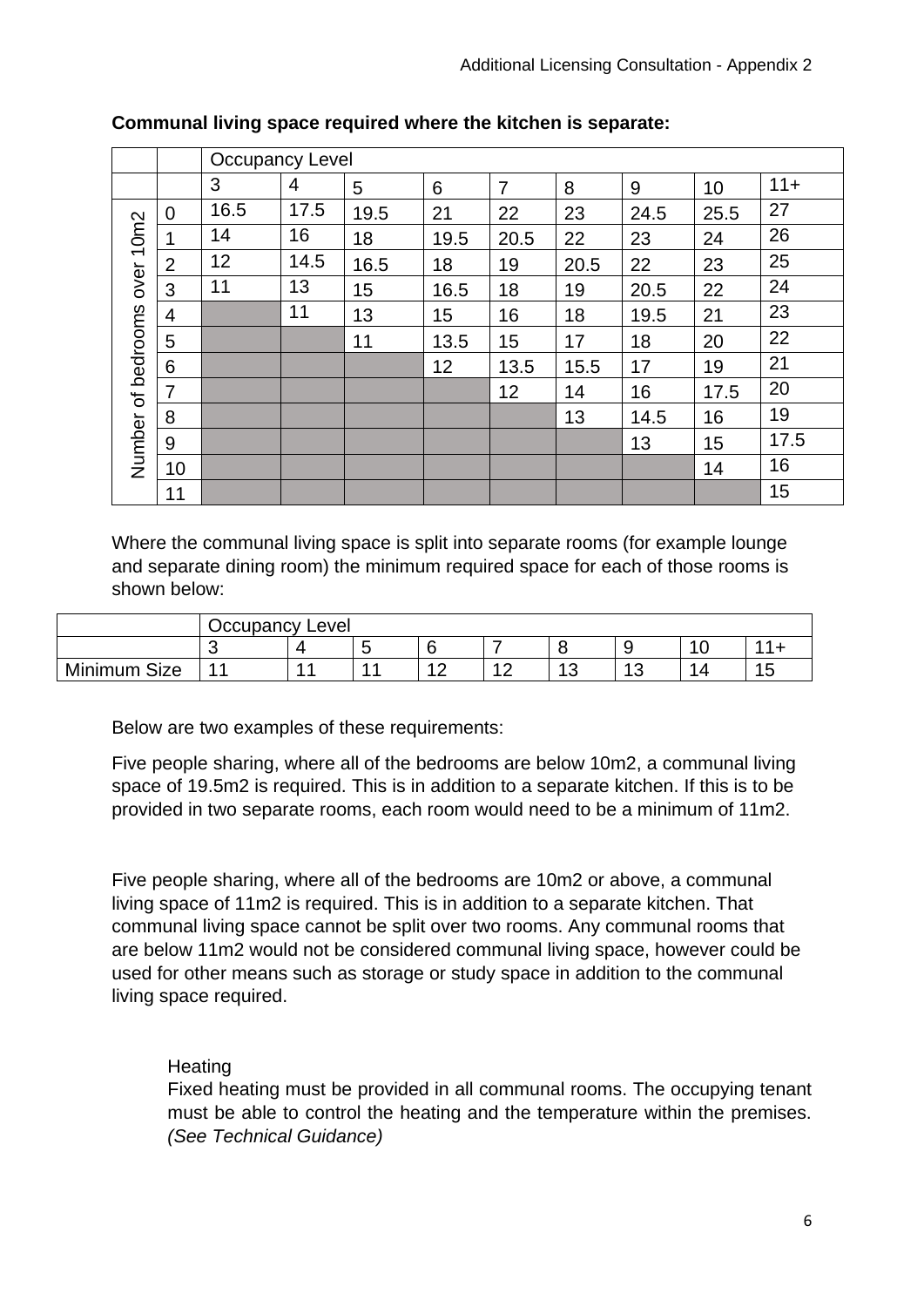#### <span id="page-6-0"></span>**Ventilation**

All habitable spaces in communal areas should be provided with means of controllable ventilation.

Trickle vents should ideally be positioned at minimum 1.7m above the floor level to avoid discomfort through cold drafts. Means of purge ventilation such as external doors and windows should be controllable. *(See Technical Guidance)* 

#### <span id="page-6-1"></span>**Lighting**

Limited natural light can negatively impact the living environment and restrict the usability of a room. *(See Technical Guidance)*

# <span id="page-6-2"></span>**4.3.Kitchens**

All kitchens and kitchen areas shall have a safe and practical layout

- Kitchens should be located not more than one floor distant from the bedrooms unless a kitchen with dining space is provided or a communal room is available not more than one floor distant from the kitchen
- Cooking appliances should have an adjacent work surface of at least 300mm
- No soft furnishings are to be located within 600mm of the cooker rings or hotplates
- The minimum clearance between the cooker rings or hotplates and any cupboard or extractor above must comply with the manufacturer's instructions
- Minimum width of 1.8m for "single wall kitchens" and 2.4m for "galley" kitchens should be maintained
- Slip resistant, impermeable and easily cleanable flooring sealed at all edges must be provided
- Mechanical ventilation to the outside air at a minimum extraction rate of 30 liters/second if the fan is sited within 300mm of the center of the hob or a rate of 60 liters/second is sited elsewhere in the kitchen. This is in addition to any windows.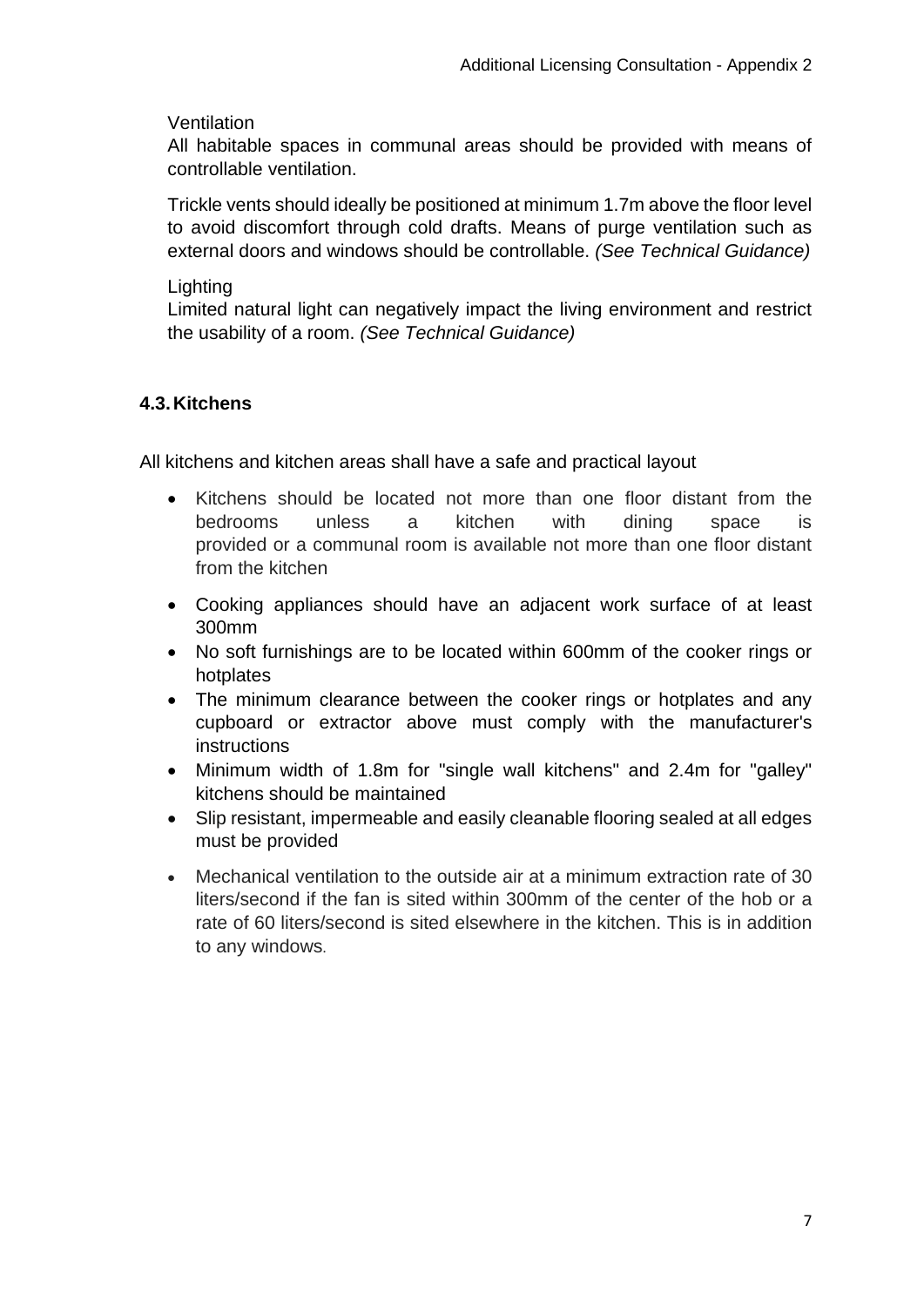The table below provides an overview of required kitchen amenities based on the number of sharing occupiers:

| <b>No</b><br><b>of</b><br>people<br>sharing | <b>Sinks</b>                                                                                                                                                                          | Cooking<br>Appliances                                                                                    | Electrical<br>sockets                                          | Worktops          | Dry Goods<br>Storage                                                                     | Refrigerated<br>Storage*                                                              | Fire<br>Safety<br>(SEE APP<br>B)          |
|---------------------------------------------|---------------------------------------------------------------------------------------------------------------------------------------------------------------------------------------|----------------------------------------------------------------------------------------------------------|----------------------------------------------------------------|-------------------|------------------------------------------------------------------------------------------|---------------------------------------------------------------------------------------|-------------------------------------------|
| 3 to 5                                      | 1<br>single<br>sink<br>bowl<br>and drainer                                                                                                                                            | 1<br>conventional<br>cooker*                                                                             | 2 double<br>sockets                                            | 2000mm x<br>600mm | 3 x 500mm<br>base and 4<br>500mm<br>X<br>wall<br>units<br>with doors<br>or<br>equivalent | 1 fridge freezer<br>(or $1$<br>fridge<br>with<br>a<br>separate<br>freezer)            | 1<br>Fire<br><b>Blanket</b>               |
| 6 to 7                                      | double<br>1<br>sink<br>bowl<br>with<br>drainer or 1<br>single bowl<br>sink<br>with<br>drainer and<br>a<br>dishwasher                                                                  | $\overline{2}$<br>conventional<br>cookers** or<br>1<br>conventional<br>cooker**<br>and<br>a<br>microwave | 3 double<br>sockets                                            | 2500mm x<br>600mm | 4 x 500mm<br>base and 5<br>500mm<br>X<br>wall<br>units<br>with doors<br>or<br>equivalent | 1 fridge freezer<br>and 1 fridge                                                      | Fire<br>1<br><b>Blanket</b>               |
| 8 to 9                                      | 1<br>double<br>sink<br>bowl<br>with<br>drainer and<br>1<br>single<br>sink<br>bowl<br>with<br>drainer<br>(a)<br>dishwasher<br>in lieu of a<br>single bowl<br>sink is also<br>accepted) | 2<br>conventional<br>cookers ***                                                                         | 3 double<br>sockets<br>$\mathbf{1}$<br>and<br>single<br>socket | 3000mm x<br>600mm | 5 x 500mm<br>base and 6<br>x 500 wall<br>units<br>with<br>doors<br>or<br>equivalent      | $\overline{2}$<br>fridge<br>freezers (or 2<br>fridges with 2<br>separate<br>freezers) | $\overline{2}$<br>fire<br><b>Blankets</b> |
| 10<br>to<br>11                              | 2<br>double<br>bowl sinks<br>with<br>drainers                                                                                                                                         | $\overline{2}$<br>conventional<br>cookers and<br>a microwave<br>***                                      | 4 double<br>sockets                                            | 3500mm x<br>600mm | 6 x 500mm<br>base and 7<br>x 500 wall<br>units<br>with<br>doors<br>or<br>equivalent      | 2<br>fridge<br>freezers and 1<br>fridge                                               | $\overline{2}$<br>fire<br><b>Blankets</b> |

#### *NOTES:*

*\*any combination of fridges and freezers that satisfy the requirement*

*\*\*conventional cooker to include 4 ring hob, an oven and grill*

*\*\*\* Where 2 cookers are required a suitable alternative would be a 6 ring hob with a double oven and grill*

*Appropriate refuse disposal facilities must be provided in all kitchens*

#### **Sinks**

• Space within the unit under the sink must not be included as storage space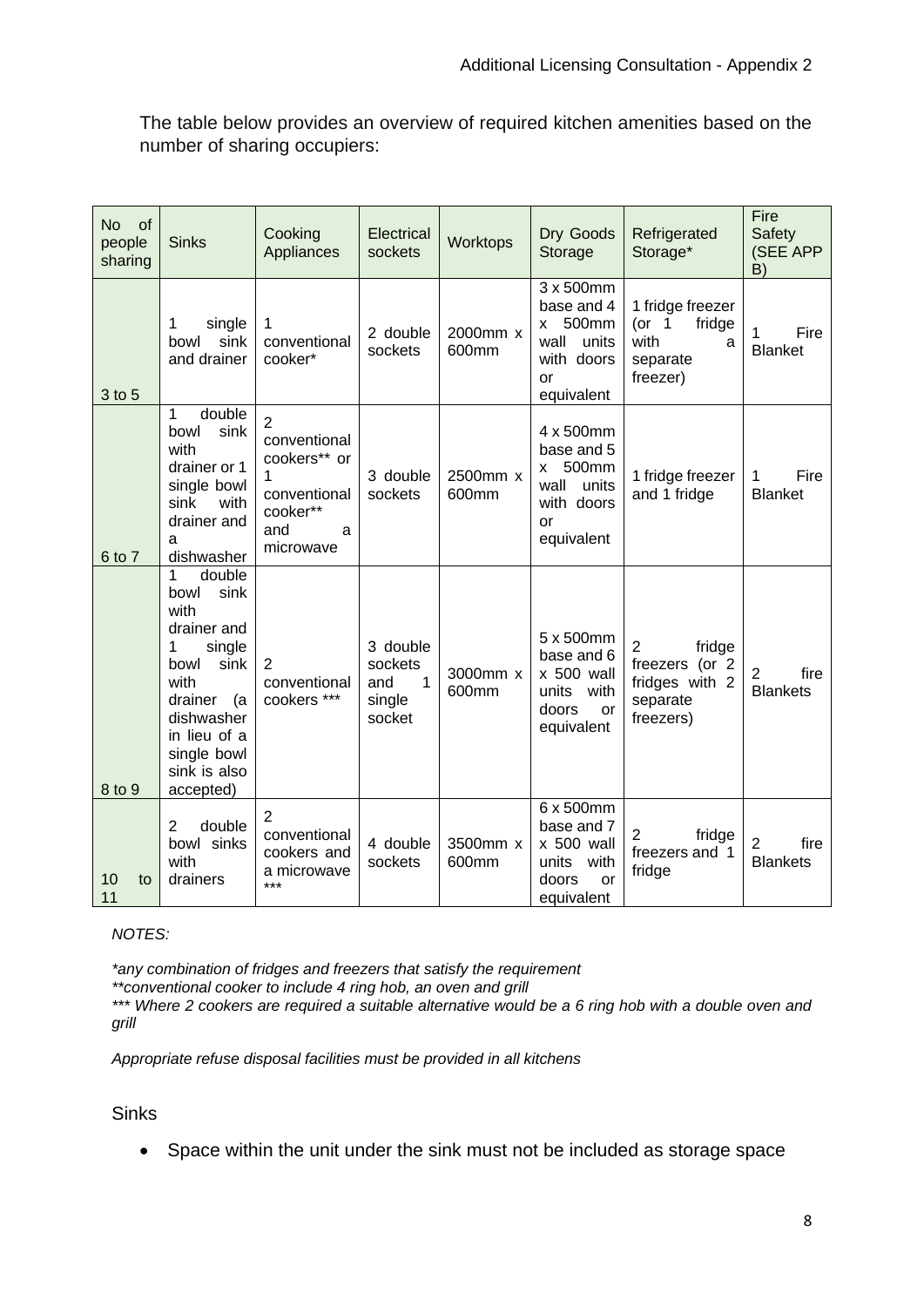- Each sink must be set on a suitable base and provide hot and cold water and be properly connected to the drainage system
- Easily cleanable and impervious splashback (such as tiles) must be provided to all abutting walls and extend to 300mm height

### Cooking appliances

- All appliances must be connected correctly by a suitably qualified and competent person to the gas or electricity supply
- Cooking appliances must be connected as instructed by the manufacturer
- Hobs should be set at the same height as adjacent worktop
- Each cooker should have a full width splashback of impervious and durable material to at least 300mm height

### **Electrics**

• The requirements in the table above are in addition to power needed for white goods and cooking appliances

### **Worktops**

- The requirements in the table above are in addition to space needed to house cooking appliances
- The worktop should be of easily cleanable and impervious material, securely fixed and sealed at all edges.
- Easily cleanable and impervious splashback (such as tiles) must be provided to all abutting walls and extend to 300mm height

# Dry goods storage

• The requirements in the table above are in addition to units underneath the sink and drainer

# Refrigerated storage

- Fridge dimension: 84cm(h) x 60cm(w) x 60cm(d) 100 litre capacity
- Freezer dimension: 84cm(h) x 60cm(w) x 60cm(d) 100 litre capacity
- Fridge/freezer dimension: Upright 175cm(h) x 60cm(w) x 65cm(d) 150litre capacity fresh / 85litre frozen

#### Refuse

• Refuse facilities must be provided for the number of occupiers

# <span id="page-8-0"></span>**4.4.Bathrooms**

All bathrooms/shower rooms and toilets must be enclosed in a separate room and have a suitable layout, providing appropriate drying and changing space. Bathrooms and shower rooms must be constructed to ensure privacy.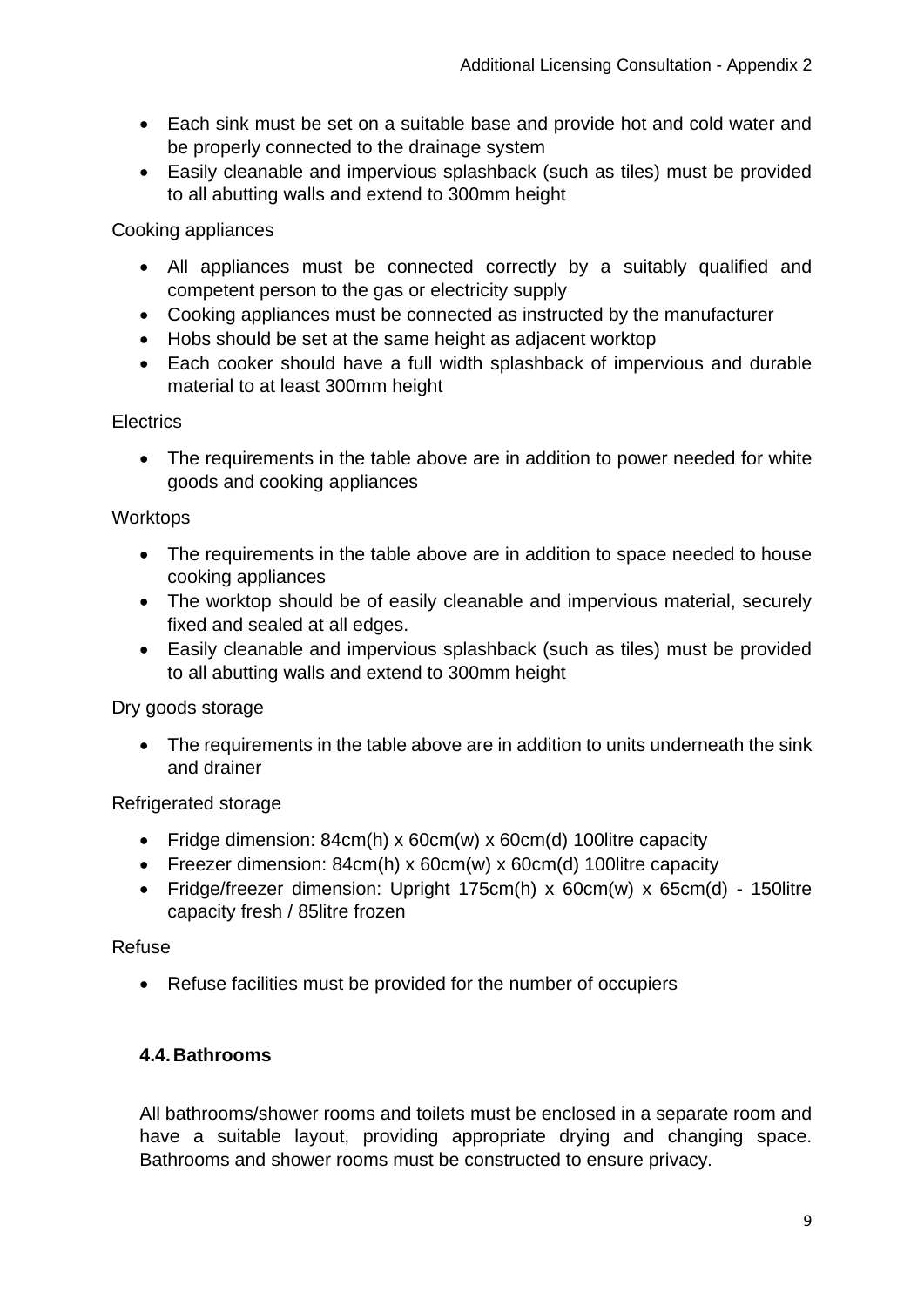All baths, showers and wash hand basins must provide constant hot and cold water and be connected to a drainage system. All installation should comply with relevant Building Regulations.

Where bathing and toilet facilities are shared between occupiers, a certain number of toilets, wash hand basin (WHB) and baths/showers are required. Any shared facilities should be in a lockable room. No bedroom should be more than 2 floors away from a bathroom/shower room or WC. Example: facilities provided on the ground floor are suitably located to be used by the occupiers of the 2<sup>nd</sup> floor bedroom.

| <b>of</b><br><b>No</b><br>people<br>sharing | <b>No</b><br><b>of</b><br>bathrooms<br>shower<br>or<br>rooms | No of toilets | <b>Additional Notes</b>                                               |
|---------------------------------------------|--------------------------------------------------------------|---------------|-----------------------------------------------------------------------|
| $3$ to 4                                    |                                                              |               | within<br>toilet<br>located<br>be<br>can<br>a<br>bathroom/shower room |
| 5                                           | 1                                                            |               | toilet must be separate*                                              |
| 6                                           | $\overline{2}$                                               | 2             | Toilet<br>within<br>located<br>be<br>can<br>a<br>bathroom/shower room |
| $7 - 10$                                    | 2                                                            | 2             | 1 toilet must be separate*                                            |
| 10 to 15                                    | 3                                                            | 3             | 1 toilet must be separate*                                            |

*NOTES: Number of sharing occupiers does not include occupiers having exclusive use of facilities such as ensuites. Where additional bathrooms/shower rooms containing a WC are provided in addition to minimum requirements, or additional washing facilities elsewhere in the property are being provided, the requirement for separate toilet may be relaxed*

# WC

- Separate WC must be a minimum of 1300mm x 900mm, a total space of min 1.17m2 and include a hand basin
- 300mm tile or alternative easily cleanable and impervious splash back to all abutting walls

# **Bathroom**

- Minimum size of a bathroom should be 3.74m2
- Guide bathtub dimensions of 1700mm x 700mm
- Activity space of 900mm x 700mm next to a bathtub is required
- 450mm tile or alternative easily cleanable and impervious splash back to all abutting walls
- Well fitted screen or curtain must be provided where over bath showers are used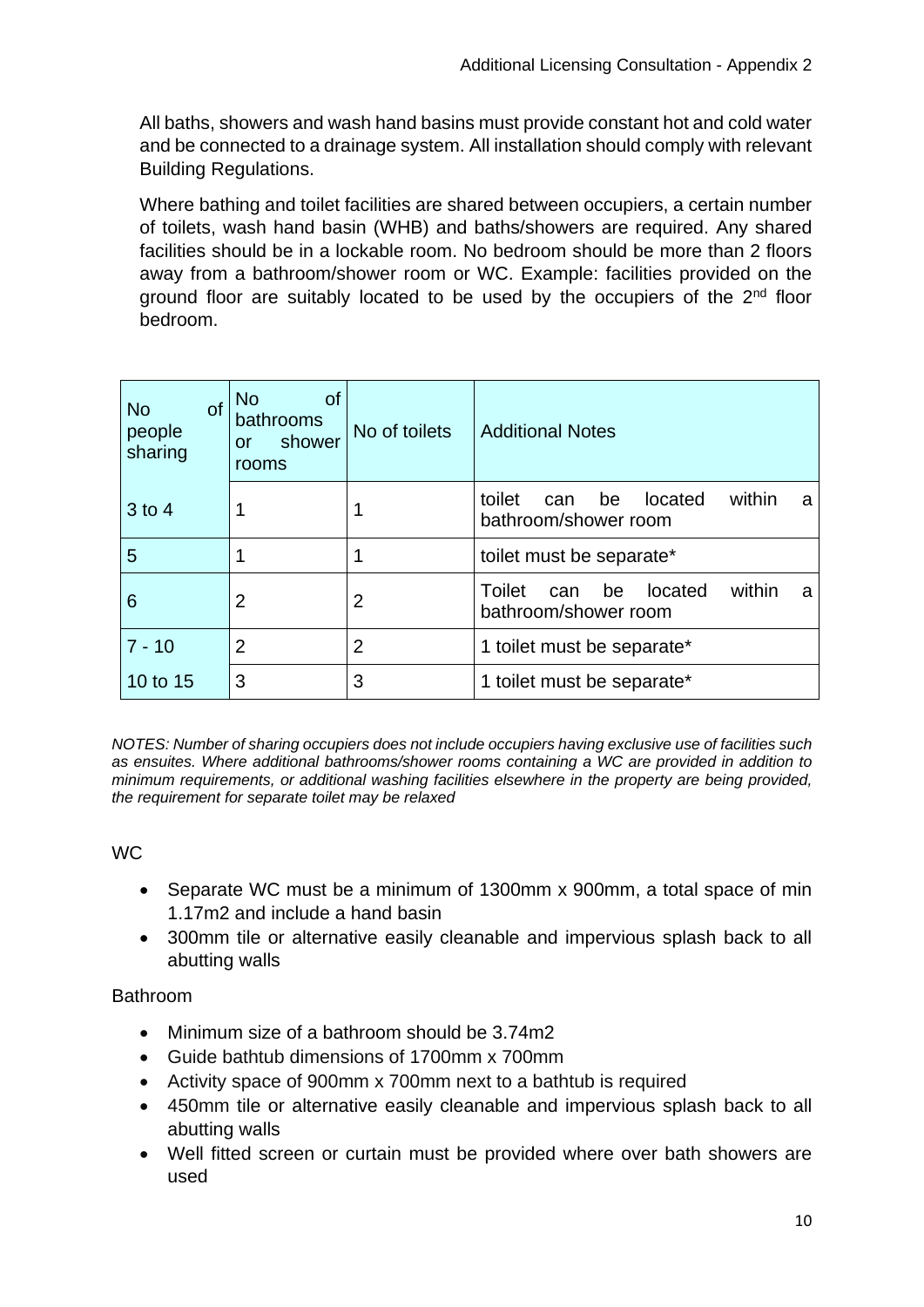# Shower Room

- Minimum size of a shower room should be 2.74m2
- Guide shower tray dimensions 800mm x 800mm
- Activity space of 900mm x 700mm next to a shower cubicle is required
- Fully tiled walls within the cubicle (alternative easily cleanable and impervious materials are also acceptable)

### Wash Hand Basins

- Wash hand basins suitable for upper body wash must be provided in all bathrooms/shower rooms
- Guide wash hand basin dimensions 400mm x 300mm internal bowl
- Activity space of 900mm x 700mm next to a wash hand basin
- 300mm tile or alternative easily cleanable and impervious splash back to all abutting walls

### Flooring

• Slip resistant, impermeable and easily cleanable flooring sealed at all edges

# **Heating**

• Fixed heating equipment must be provided in all bathrooms, shower rooms or toilets and be capable of maintaining temperature of 22˚C when the outdoor temperatures are -1˚C.

# **Ventilation**

• Bathrooms and shower rooms must have mechanical ventilation to the outside air at a minimum extraction rate of 15 litres/second in addition to any window(s). The system is to be either coupled to the light switch and incorporate a suitable over-run period of at least 15 minutes or an appropriately set humidistat. Continuous mechanical ventilation systems are also acceptable.

# Lighting

• Lighting should be provided in all bathrooms, shower rooms and toilets to provide good visibility.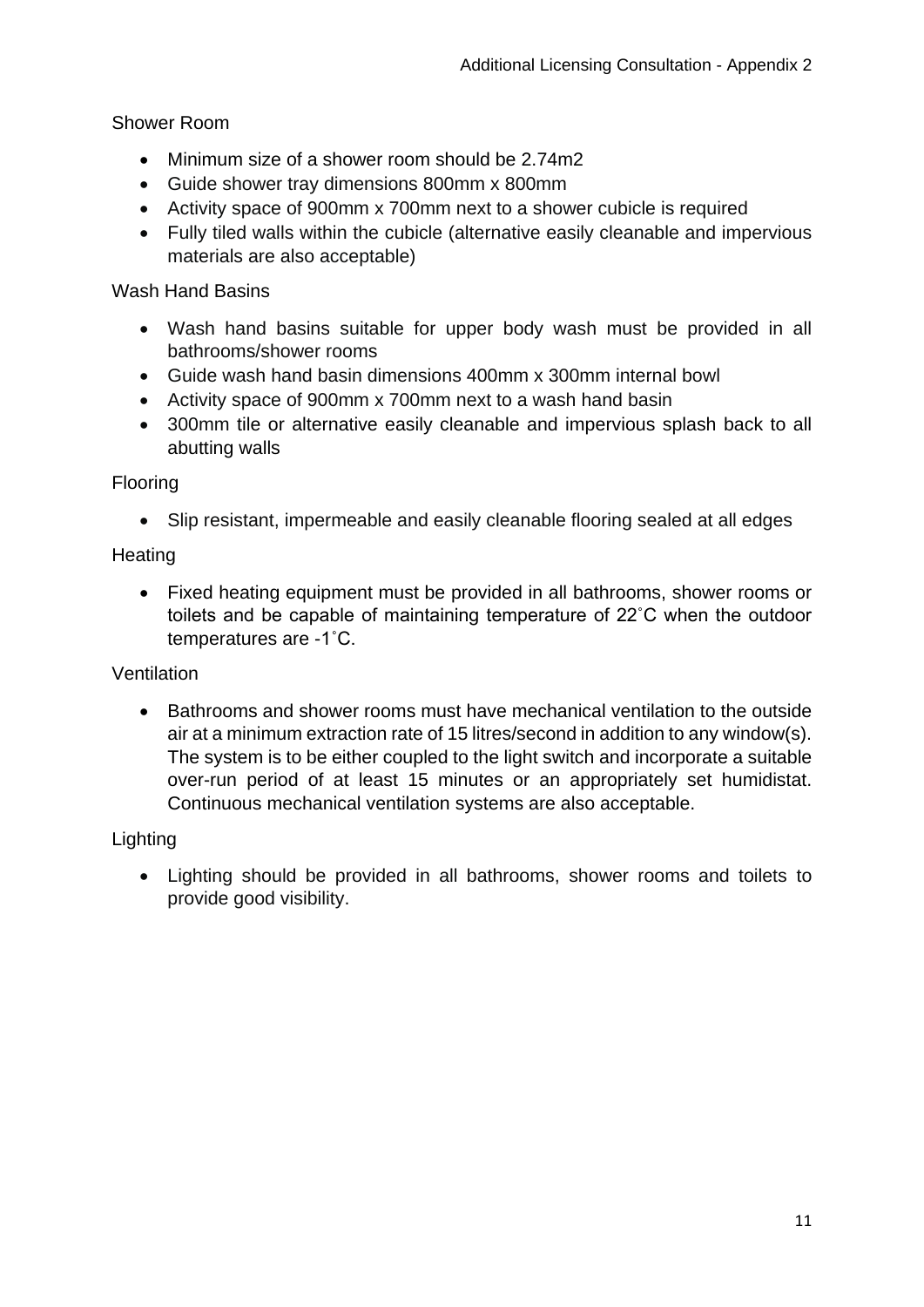# <span id="page-11-0"></span>**PART 2 Bedsitting Houses in Multiple Occupation**

# <span id="page-11-2"></span><span id="page-11-1"></span>**Bedsitting HMO**

1.1. General

A bedsit is where sleeping, living and cooking amenities are provided for exclusive use by occupants within a single unit of accommodation (i.e. one room).

A bedsit is a room usually consisting of sleeping accommodation and cooking facilities, however actual facilities provided within bedsits may vary from property to property. In some cases cooking facilities for the exclusive use of the tenant are provided in a separate room accessible from communal passage, although on occasion those might be shared with other occupiers. Bedsitting HMOs often have a mixture of self-contained units and bedsits sharing some facilities such as shower rooms/bathrooms.

A good standard of accommodation is important for bedsitting HMOs. The room shall be of a convenient and usable shape and should ideally be able to provide a degree of separation between a sleeping room and living accommodation.

A floor to ceiling height of 2.3m over at least 75% of the usable room area is expected in any habitable room. Any areas with a ceiling height of 1.5m and less, chimney breasts and in some cases circulation spaces behind doorways and around staircases will not be counted.

Where no communal living rooms or lounges are available elsewhere in the building, the following minimum standards should be met:

- 17m2 for a single occupancy bedsit
- 21m2 for a double occupancy bedsit

A conservatory will not be used as a bedroom, lounge, dining room or kitchen.

In all cases, in addition to cooking facilities below, the space available should be capable of accommodating the furniture required in furniture schedule *(See Appendix A of Technical Guidance)*

# <span id="page-11-3"></span>**1.2. Kitchen/kitchenettes**

All kitchens and kitchen areas shall have a safe and practical layout

- Cooking appliances should have an adjacent work surface of at least 300mm
- No soft furnishings are to be within 600mm of the cooker rings or hotplates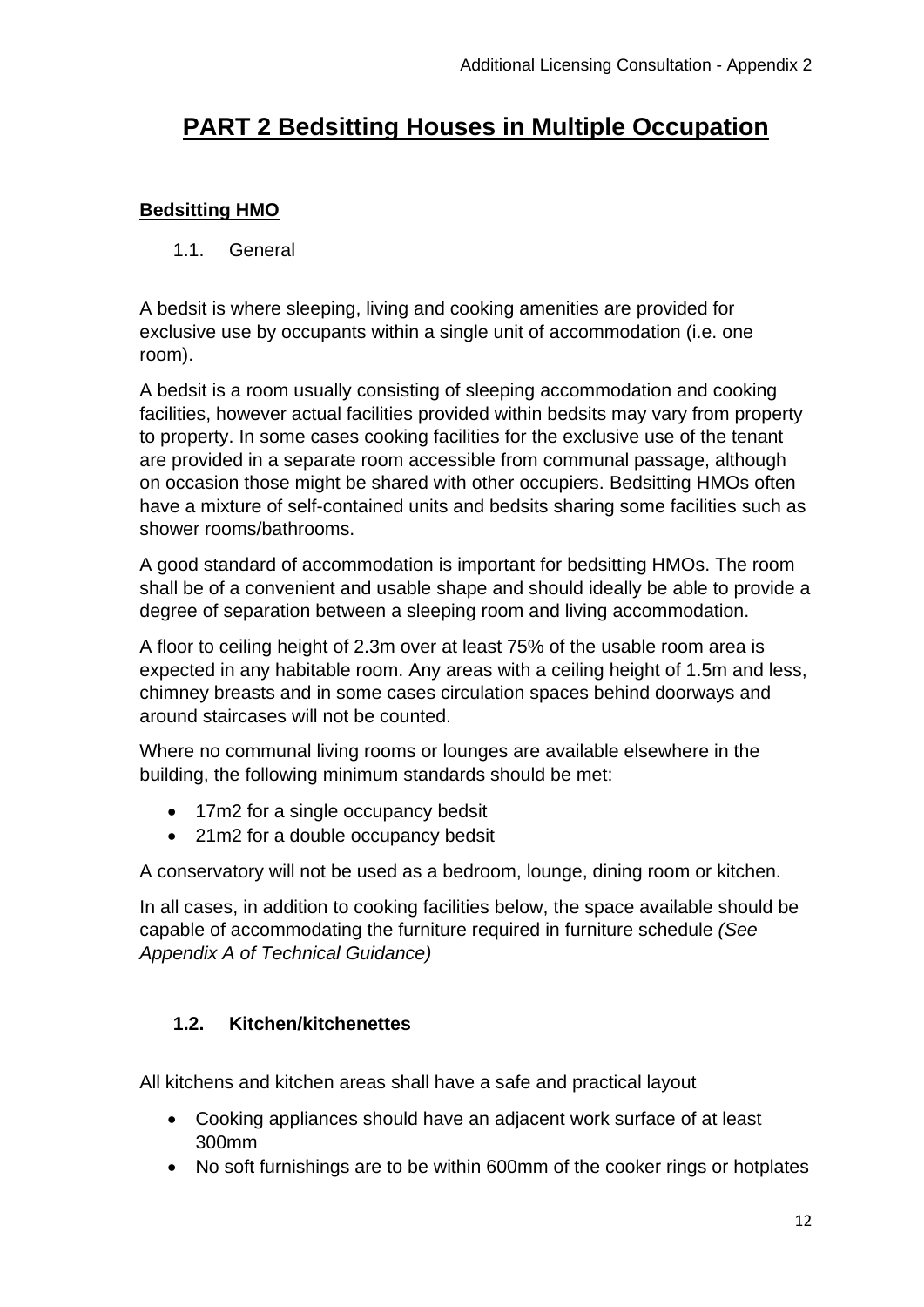- The minimum clearance between the cooker rings or hotplates and any cupboard or extractor above must comply with the manufacturer's instructions.
- All kitchen areas within bedsits must be a minimum width of 1.8m for "single wall kitchens" and 2.4m for "galley".
- Mechanical ventilation to the outside air at a minimum extraction rate of 30 litres/second if the fan is sited within 300mm of the centre of the hob or a rate of 60 litres/second is sited elsewhere in the kitchen. This is in addition to any windows.

| No of<br>people<br>sharing | <b>Sinks</b>                             | Cooking<br>Appliances                                          | <b>Electrics</b>       | Worktops                      | Dry Goods<br>Storage                                                                          | Refrigerated<br>Storage                 | Refuse                                            | <b>Fire</b><br>Safety<br>(SEE<br>APP <sub>1</sub> |
|----------------------------|------------------------------------------|----------------------------------------------------------------|------------------------|-------------------------------|-----------------------------------------------------------------------------------------------|-----------------------------------------|---------------------------------------------------|---------------------------------------------------|
| Single<br>Occupancy        | single<br>bowl<br>sink<br>and<br>drainer | 2 ring hob<br>and oven<br>(microwave<br>oven is<br>acceptable) | 2<br>double<br>sockets | $1000$ mm $x$<br>600mm        | $1 \times 500$ mm<br>base and 2<br>$x 500$ mm<br>wall units<br>with doors<br>or<br>equivalent | 1 under<br>counter<br>fridge<br>freezer | Yes<br>(600mm<br>x<br>300mm<br>space)             | 1 Fire<br><b>Blanket</b>                          |
| Double<br>Occupancy        | single<br>bowl<br>sink<br>and<br>drainer | 2 ring hob<br>and oven                                         | 2<br>double<br>sockets | 1000mm x<br>600 <sub>mm</sub> | $2 \times 500$ mm<br>base and 2<br>$x 500$ mm<br>wall units<br>with doors<br>or<br>equivalent | 1 under<br>counter<br>fridge<br>freezer | Yes<br>(600mm<br>x<br>300 <sub>mm</sub><br>space) | 1 Fire<br><b>Blanket</b>                          |

# Sinks

- Space within the unit under the sink must not be included as storage space
- Each sink must be set on a suitable base and provide hot and cold water and be properly connected to the drainage system
- Easily cleanable and impervious splashback (such as tiles) must be provided to all abutting walls and extend to 300mm height

# Cooking appliances

- All appliances must be connected correctly by a suitably qualified and competent person to the gas or electricity supply
- Cooking appliances must be connected as instructed by the manufacturer
- Hobs should be set at the same height as adjacent worktop
- Each cooker should have a full width splashback of impervious and durable material to at least 300mm height

# **Electrics**

• The requirements in the table above are in addition to power needed for white goods and cooking appliances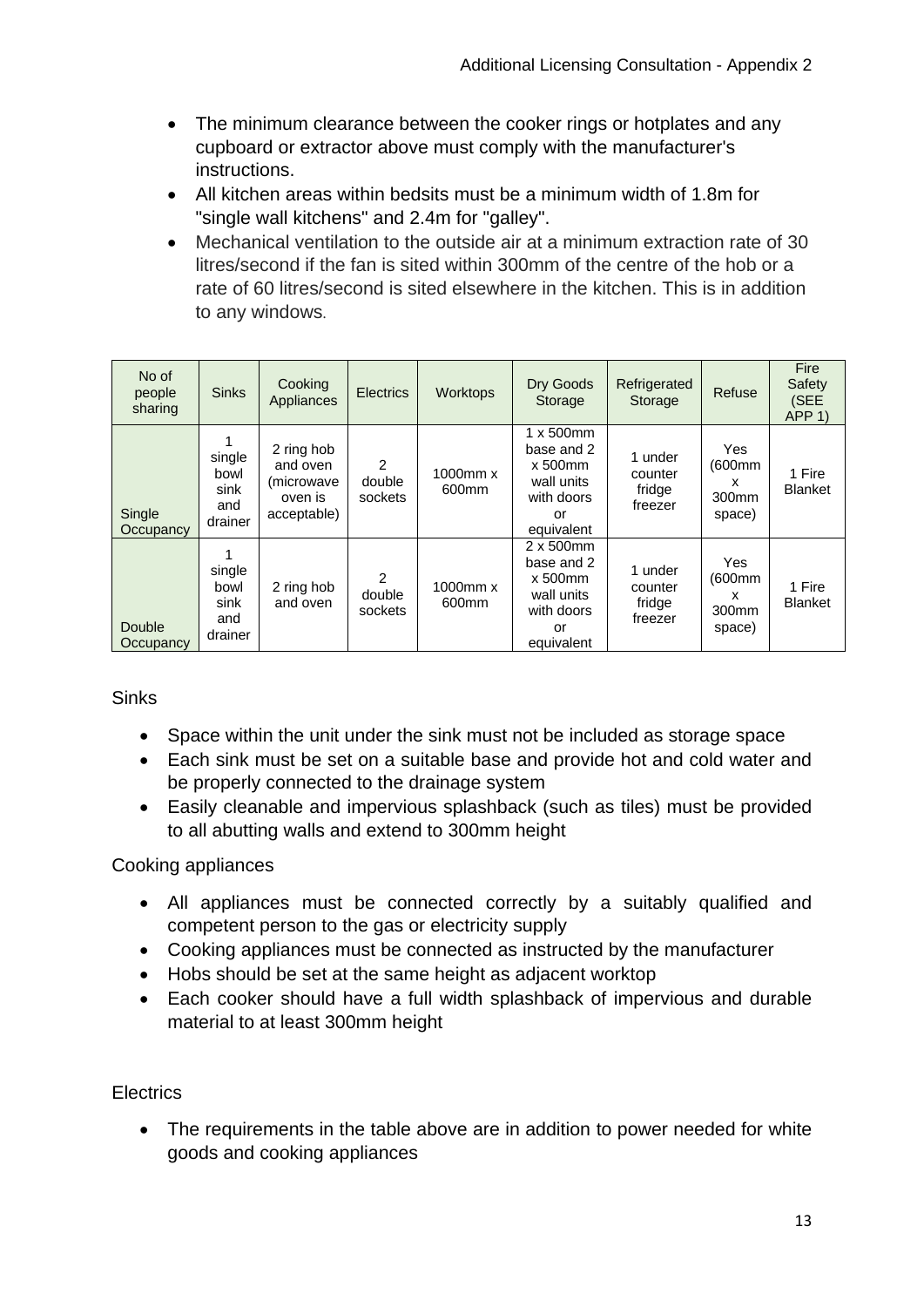**Worktops** 

- The requirements in the table above are in addition to space needed to house cooking appliances
- The worktop should be of easily cleanable and impervious material, securely fixed and sealed at all edges.
- Easily cleanable and impervious splashback (such as tiles) must be provided to all abutting walls and extend to 300mm height

Dry goods storage

• The requirements in the table above are in addition to units underneath the sink and drainer

Refuse

• Refuse facilities must be provided for the number of occupiers

Refrigerated storage

• Fridge/freezer dimension: 84cm(h) x 60cm(w) x 60cm(d) 100litre capacity

# <span id="page-13-0"></span>**1.3. Bathrooms**

All bathrooms/shower rooms and toilets must be enclosed in a separate room and have a suitable layout, providing appropriate drying and changing space. All baths, showers and wash hand basins (including hand basins) must provide constant hot and cold water and be connected to a drainage system.

Where some HMO units are not self-contained and bathing and toilet facilities are shared between occupiers, a certain number of toilets, wash hand basin (WHB) and baths/showers are required. Any shared facilities should be in a lockable room. No bedroom should be more than 2 floors away from a bathroom or WC. Example: facilities provided on the ground floor are suitably located to be used by the occupiers of the 2nd floor bedroom.

| of<br><b>No</b><br>people<br>sharing | <b>No</b><br><b>of</b><br>bathrooms<br>shower<br>or<br>rooms | No of toilets | <b>Additional Notes</b>                                               |
|--------------------------------------|--------------------------------------------------------------|---------------|-----------------------------------------------------------------------|
| $3$ to 4                             |                                                              |               | within<br>toilet<br>located<br>be<br>can<br>a<br>bathroom/shower room |
| 5                                    |                                                              |               | toilet must be separate*                                              |
| 6                                    | 2                                                            | 2             | within<br>Toilet<br>located<br>be<br>can<br>a<br>bathroom/shower room |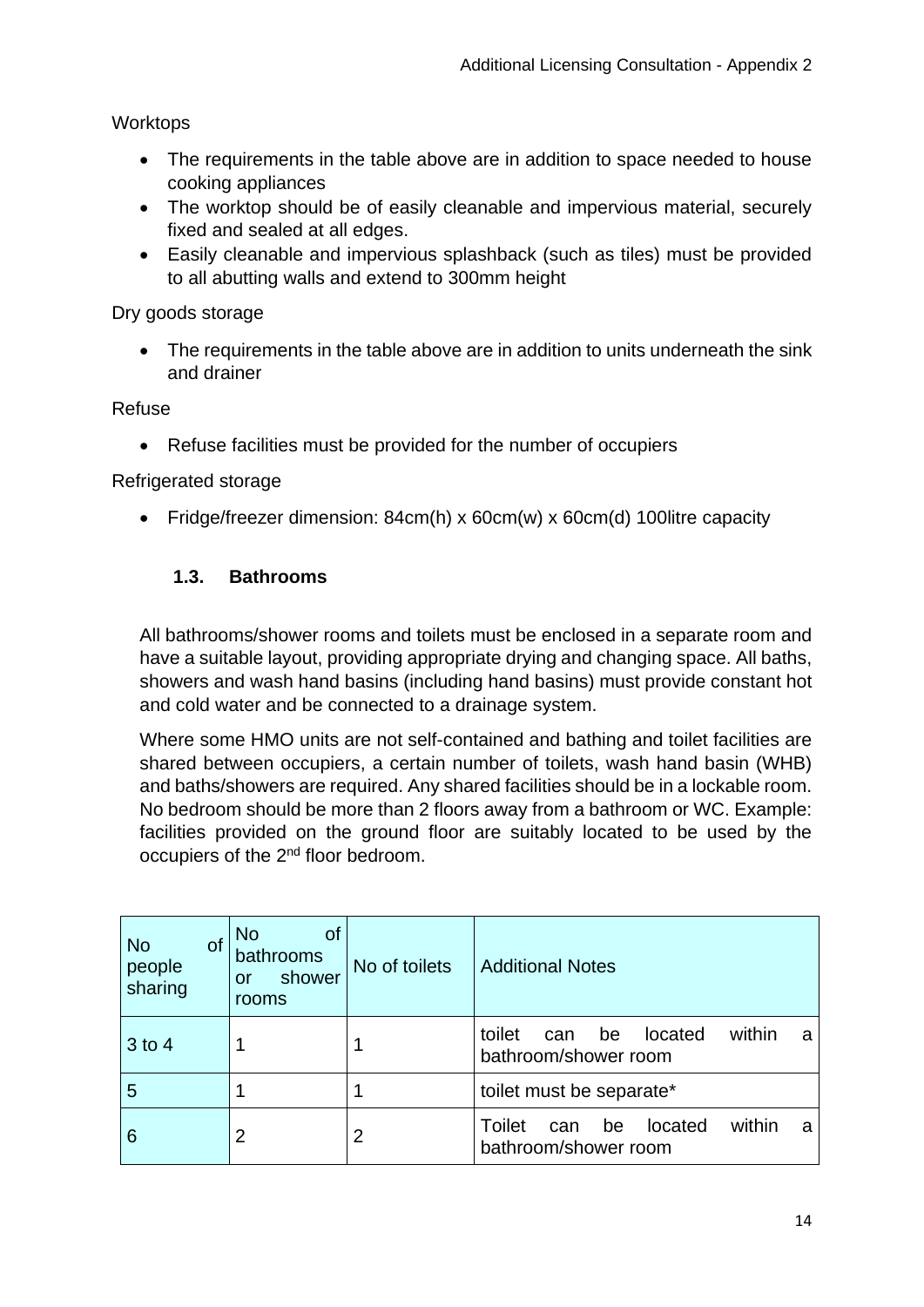| 7 - 10     |  | 1 toilet must be separate* |
|------------|--|----------------------------|
| $10$ to 15 |  | 1 toilet must be separate* |

*NOTES: Number of sharing occupiers does not include occupiers having exclusive use of facilities such as ensuites. Where additional bathrooms/shower rooms containing a WC are provided in addition to minimum requirements, or additional washing facilities elsewhere in the property are being provided, the requirement for separate toilet may be relaxed*

### WC

• Separate WC units must be a minimum of 1300mm x 900mm, a total space of 1.17m2 and include a hand basin with 300mm tile or alternative easily cleanable and impervious splash back to all abutting walls

#### Bathroom

- Minimum size of a bathroom should be 3.74m2
- Guide bath dimensions of 1700mm x 700mm
- Activity space of 900mm x 700mm next to a bathtub is required
- 450mm tile or alternative easily cleanable and impervious splash back to all abutting walls
- Well fitted screen or curtain must be provided where over bath showers are used

#### Shower Room

- Minimum size of a shower room should be 2.74m2
- Guide Shower dimensions 800mm x 800mm
- Activity space of 900mm x 700mm next to a shower cubicle is required
- Fully tiled walls within the cubicle (alternative easily cleanable and impervious materials are also acceptable

#### Wash Hand Basins

- Wash hand basins suitable for upper body wash must be provided in all bathrooms/shower rooms
- Guide wash Hand Basin dimensions 400mm x 300mm internal bowl
- Activity space of 900mm x 700mm next to a wash hand basin
- 300mm tile or alternative easily cleanable and impervious splash back to all abutting walls

#### Flooring

• Slip resistant, impermeable and easily cleanable flooring sealed at all edges

#### <span id="page-14-0"></span>Ventilation

• There shall be adequate means of controllable ventilation provided for people in the building. This includes mechanical extract ventilation for areas where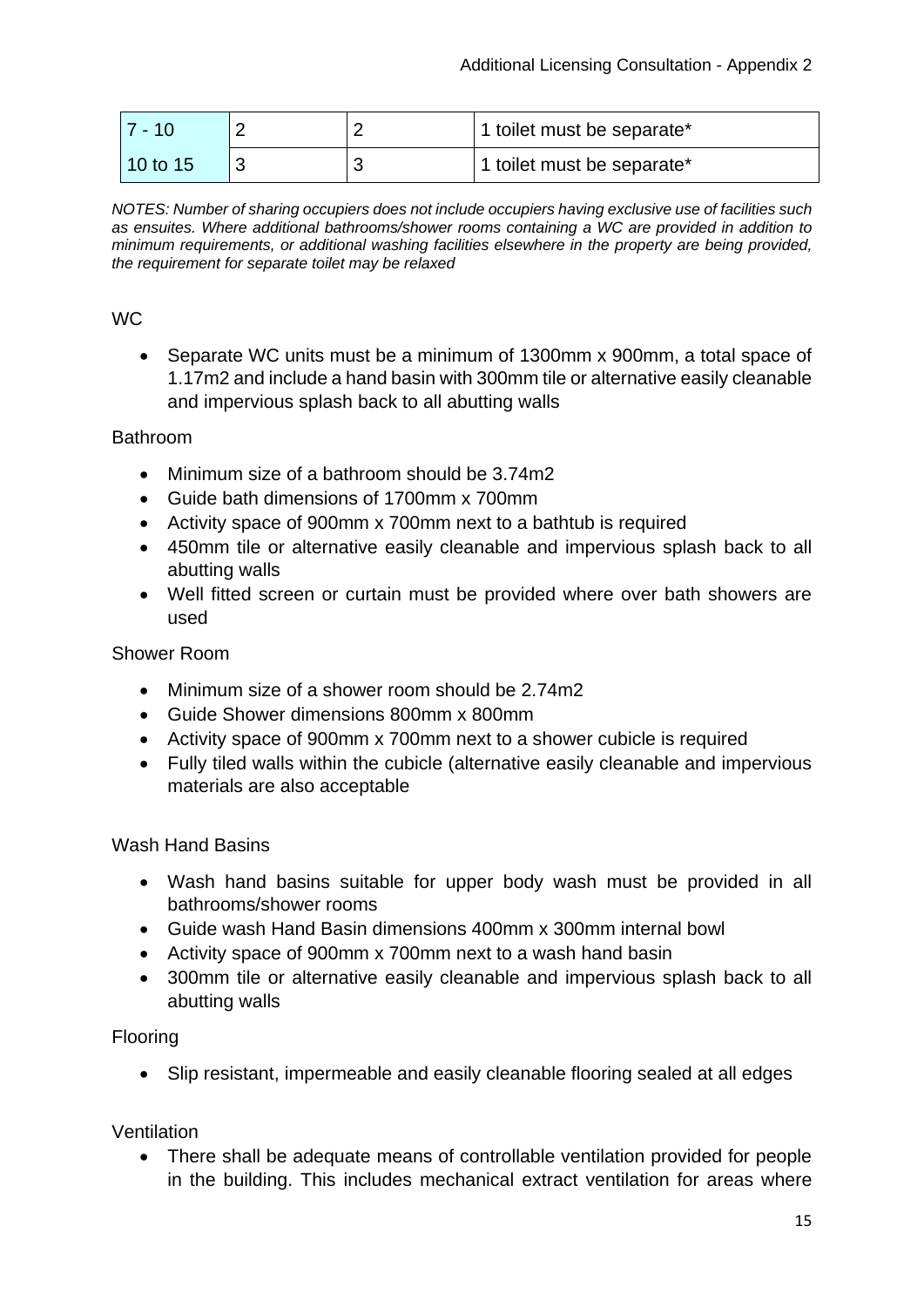most water vapour is released, whole building ventilation, such as trickle vents, providing continuous air exchange and purge ventilation such as windows.

- Bathrooms and shower rooms must have mechanical ventilation to the outside air at a minimum extraction rate of 15 litres/second in addition to any window(s). The system is to be either coupled to the light switch and incorporate a suitable over-run period of at least 15 minutes or an appropriately set humidistat. Continuous mechanical ventilation systems are also acceptable.
- Trickle vents should ideally be positioned at a minimum of 1.7m above the floor level to avoid discomfort through cold drafts.
- Means of purge ventilation such as external doors and windows should controllable and be of an adequate size. *(See Technical Guidance)*

# **Heating**

• Fixed heating equipment must be provided in all bathrooms, shower rooms or toilets and be capable of maintaining temperature of 22˚C when the outdoor temperatures are -1˚C.

# Lighting

• Lighting should be provided in all bathrooms, shower rooms and toilets to provide good visibility.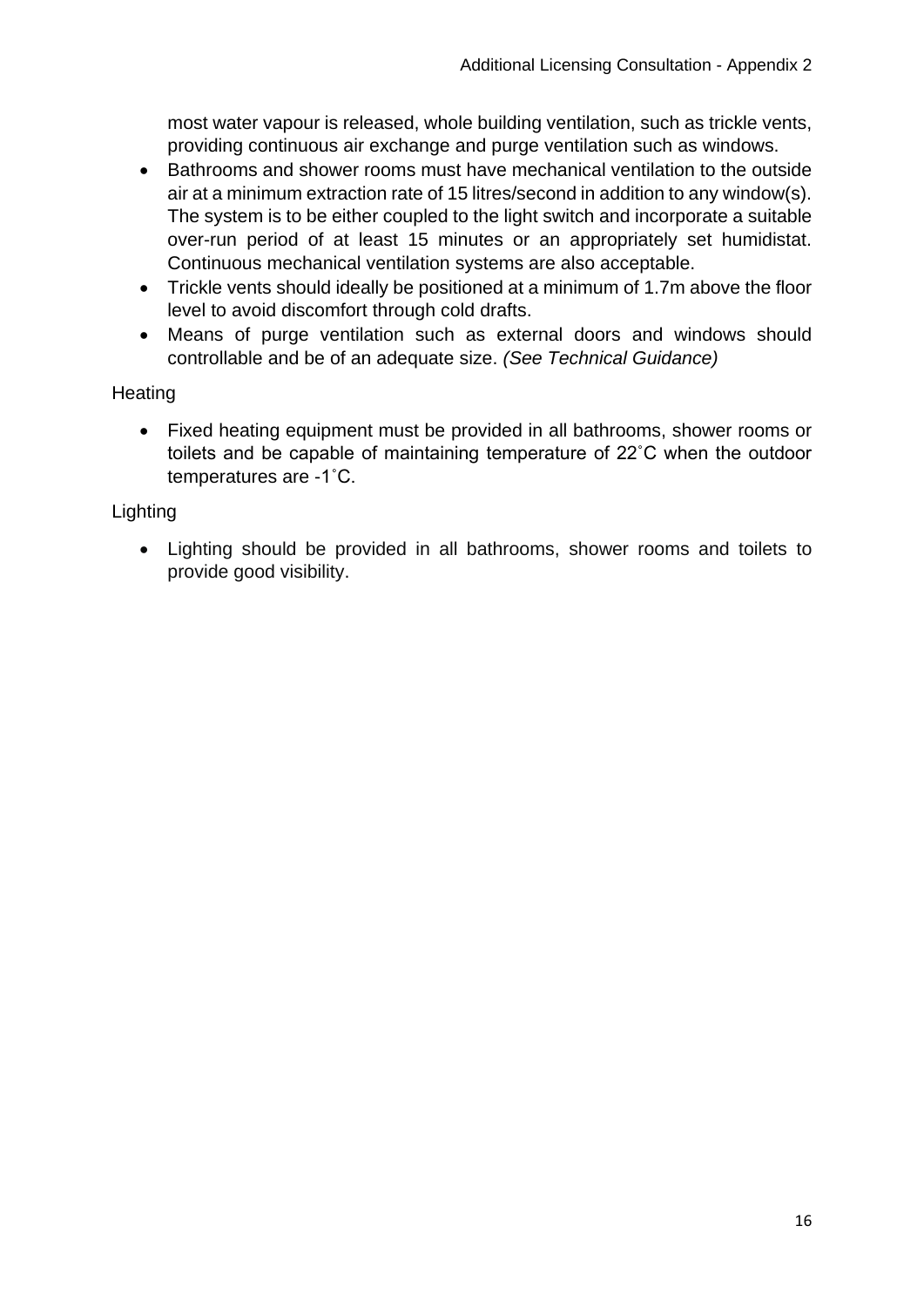# **Part 3 FIRE SAFETY**

# <span id="page-16-1"></span><span id="page-16-0"></span>1. General Requirements

Assessments of residential dwellings for fire safety cover a wide range of fire risks and fire precautions to mitigate those risks. The property is usually assessed on the following aspects:

- Type, size and layout of the premises
- Tenure type and lifestyle of the occupiers
- Type of fire detection system and firefighting equipment
- Deficiencies of structure, fixtures and fittings

The minimum fire detection requirements for residential dwellings are set in The Smoke and Carbon Monoxide Alarm (England) Regulations 2015<sup>3</sup>. Private Residential landlords are required to:

- Provide at least one smoke alarm installed on every floor of their rental property which is used as living accommodation (including floors with bathroom and toilet facilities)
- Provide a carbon monoxide alarm in any room used as living accommodation where solid fuel is used (including floors with bathroom and toilet facilities)
- Ensure the alarms are in working order at the start of each new tenancy

The above minimum requirements are usually sufficient for most single household residential dwellings, however this may not always be the case. All HMOs will require additional fire safety features. The table below provides an overview of minimum fire safety requirements for different types of accommodation.

Lower Risk HMOs are usually lower occupancy HMOs (up to 4 people) rented out on a joint tenancy to an identifiable social group. For example a small group of students that are likely to know each other and have a higher social interaction level.

Higher Risk HMOs include all bedsitting HMOs, most HMOs rented out on separate "room" contracts and in some cases HMOs rented out to vulnerable tenants.

Fire safety requirements for different types of accommodation are set in the table below.

| Safety<br><b>Fire</b><br>Feature | Single<br><b>Household</b><br>(up)<br>to 3 storey)                                                                                                                                                               | 1-2 Storey<br>Lower<br><b>Risk HMO</b>                                                                                                                                                                                                                           | 3-4 Storey Lower<br><b>Risk HMO</b>                                                                                                                                                                                                                | 1-2 Storey Higher Risk<br><b>HMO</b>                                                                                                                                                                                                                                                                      | 3-4 Storey Higher Risk<br><b>HMO</b>                                                                                                                                                                                                                                              |
|----------------------------------|------------------------------------------------------------------------------------------------------------------------------------------------------------------------------------------------------------------|------------------------------------------------------------------------------------------------------------------------------------------------------------------------------------------------------------------------------------------------------------------|----------------------------------------------------------------------------------------------------------------------------------------------------------------------------------------------------------------------------------------------------|-----------------------------------------------------------------------------------------------------------------------------------------------------------------------------------------------------------------------------------------------------------------------------------------------------------|-----------------------------------------------------------------------------------------------------------------------------------------------------------------------------------------------------------------------------------------------------------------------------------|
| Alarm<br><b>Fire</b><br>System   | Mains<br>wired<br>smoke<br>alarms<br>floor<br>everv<br>on<br>livina<br>used<br>as<br>accommodation*<br>carbon<br>and<br>monoxide<br>alarms in every<br>with solid<br>room<br>burning<br>fuel<br>appliance<br>are | Interlinked<br>mains<br>with<br>wired<br>tamper<br>proof backup supply<br>(Grade D1) smoke<br>alarms located in the<br>escape route at all<br>the<br>levels<br>and<br>lounge/dining<br>area<br>additional<br>with<br>interlinked<br>heat<br>alarm in the kitchen | Interlinked<br>mains<br>wired with<br>tamper<br>backup<br>proof<br>supply (Grade D1)<br>smoke<br>alarms<br>the<br>located<br>in.<br>escape route at all<br>the<br>levels<br>and<br>lounge/dining area<br>with<br>additional<br>interlinked<br>heat | Interlinked<br>mains<br>wired<br>alarms<br>smoke<br>with<br>tamper<br>proof<br>backup supply (Grade<br>D <sub>1</sub><br>located in the<br>escape route on each<br>level, interlinked heat<br>detectors<br>each<br><i>in</i><br>kitchen<br>including<br>bedsitting<br>kitchens.<br>interlinked (Grade D1) | Grade A alarm system<br>comprising of a central<br>control<br>panel,<br>interlinked mains wired<br>smoke alarms located<br>in the escape route on<br>each level, interlinked<br>heat detectors in each<br>kitchen<br>including<br>kitchens,<br>bedsitting<br>interlinked<br>smoke |

<sup>3</sup> [The Smoke and Carbon Monoxide Alarm \(England\) Regulations 2015 \(legislation.gov.uk\)](https://www.legislation.gov.uk/uksi/2015/1693/contents/made)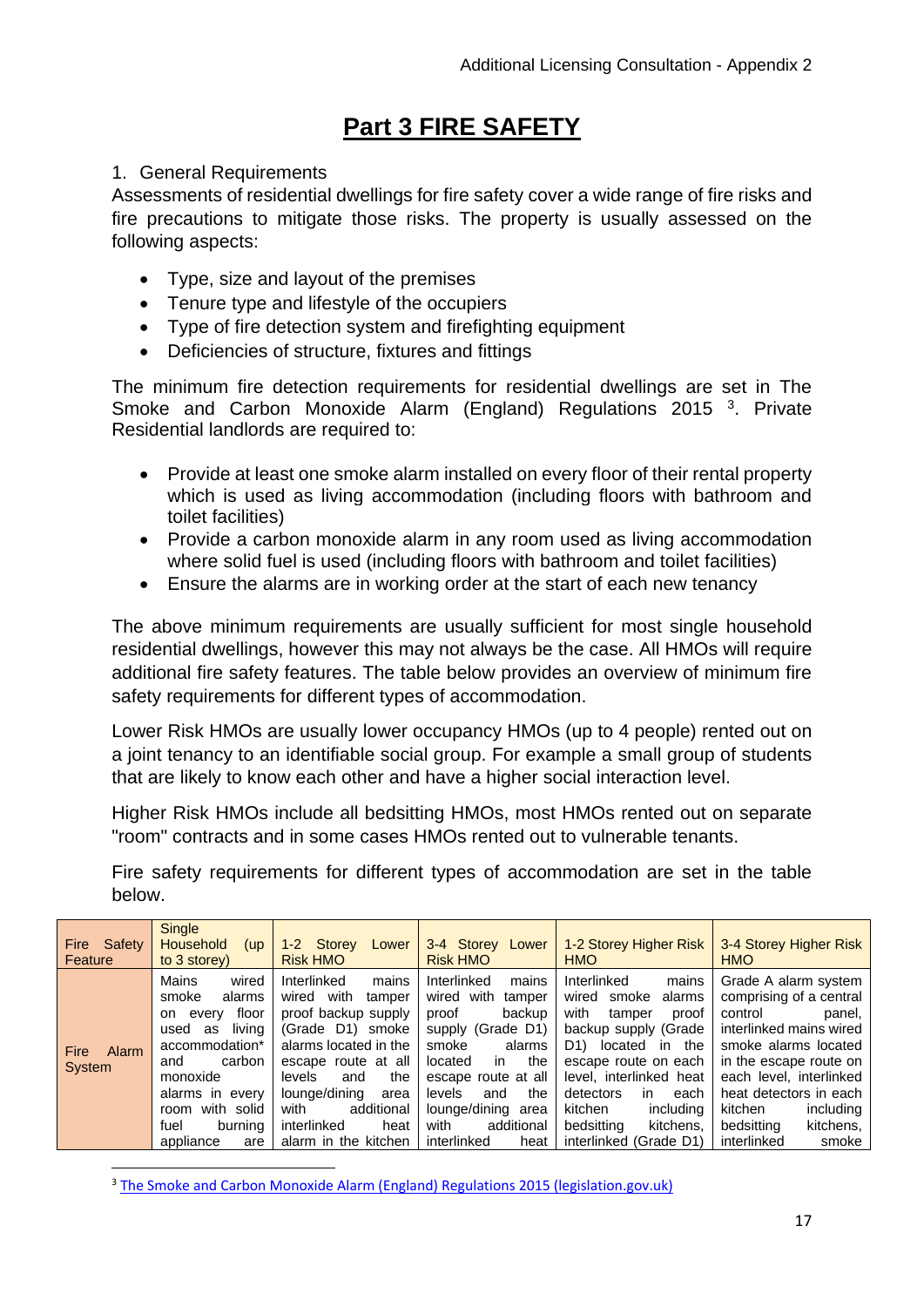|                                     | required.<br>Interlinked<br>system with a<br>heat detector in<br>the kitchen area<br>is<br>recommended.                                                                  | area are required.<br>Smoke alarms<br>in<br>bedrooms<br>are<br>recommended                                                                                                                                            | alarm in the kitchen<br>area are required.<br>Smoke alarms in<br>bedrooms<br>are<br>recommended                                                                                       | smoke alarms in any<br>communal areas such<br>as lounges or dining<br>rooms with<br>stand-<br>alone (non-interlinked)<br>smoke alarms in each<br>bedsitting<br>sleeping/living area | alarms<br>in<br>any<br>communal areas such<br>as lounges and dining<br>rooms with additional<br>stand-alone<br>smoke<br>alarms<br>in.<br>each<br>bedsitting<br>sleeping<br>area/living area |
|-------------------------------------|--------------------------------------------------------------------------------------------------------------------------------------------------------------------------|-----------------------------------------------------------------------------------------------------------------------------------------------------------------------------------------------------------------------|---------------------------------------------------------------------------------------------------------------------------------------------------------------------------------------|-------------------------------------------------------------------------------------------------------------------------------------------------------------------------------------|---------------------------------------------------------------------------------------------------------------------------------------------------------------------------------------------|
| <b>Fire Doors</b>                   | well-<br>Sound,<br>constructed and<br>close-fitting<br>conventional<br>doors<br>are<br>required. FD30S<br>door<br>in<br>the<br>kitchen<br>is<br>recommended              | Sound.<br>well-<br>constructed<br>and<br>close-fitting doors of<br>such as solid wood<br>acceptable.<br>are<br><b>FD30S</b><br>door<br>higher<br>separating<br>risk rooms and fire<br>escape route<br>are<br>required | FD30 doors to all<br>bedrooms, FD30S<br>doors<br>separating<br>higher risk rooms<br>from the fire escape<br>route are required                                                        | FD30S doors to all<br>bedsitting rooms and<br>any shared communal<br>lounges, dining rooms<br>and kitchens that open<br>onto fire escape route                                      | FD30S doors to all<br>bedsitting rooms and<br>any shared communal<br>lounges, dining rooms<br>and kitchens that open<br>onto fire escape route                                              |
| Protected<br><b>Escape</b><br>Route | No<br>requirement for<br>protected<br>a<br>escape route.<br>Sound<br>and<br>conventional<br>construction<br>with<br>not<br>excessive<br>travel distance<br>is acceptable | Sound<br>and<br>conventional<br>construction route<br>with<br>adequate<br>compartmentation.<br>Must<br>not<br>pass<br>through high risk<br>rooms.                                                                     | 30<br>minute<br>fire<br>protected<br>escape route is<br>required.<br>The<br>travel<br>distance<br>be<br>must<br>not<br>excessive<br>and<br>must not<br>pass<br>through a risk<br>room | 30 minute protected<br>fire escape route is<br>required                                                                                                                             | 30 minute protected<br>fire escape route is<br>required. The travel<br>distance must not be<br>excessive                                                                                    |
| Fire<br>Fighting<br>Equipment       | Fire Blanket in<br>kitchen<br>the<br>strongly<br>recommended                                                                                                             | Fire Blanket in the<br>kitchen is required                                                                                                                                                                            | <b>Blanket</b><br>Fire<br>in<br>kitchen<br>the<br>is<br>required                                                                                                                      | Fire blanket in each<br>kitchen<br>including<br>containing<br>bedsits<br>kitchen facilities                                                                                         | Fire blanket in each<br>kitchen<br>including<br>bedsits<br>containing<br>kitchen facilities                                                                                                 |
| Emergency<br>Lighting               | No<br>requirement for<br>Emergency<br>Lighting                                                                                                                           | No requirement for<br>Emergency<br>Lighting                                                                                                                                                                           | Emergency<br>lighting required if<br>the route is long<br>and complex                                                                                                                 | Emergency lighting<br>is required if the<br>route is long and<br>complex                                                                                                            | Emergency lighting<br>is required if the<br>route is long and<br>complex<br>and<br>recommended in all<br>cases                                                                              |
| <b>Fire Safety</b><br><b>Signs</b>  | Not Required                                                                                                                                                             | Not<br>required<br>unless the route is<br>long and complex                                                                                                                                                            | Required if the<br>route is long and<br>complex                                                                                                                                       | Required if the route<br>is long and complex                                                                                                                                        | Final Exit Sign and<br>signage<br>along<br>escape<br>route<br>required if the route<br>is long and complex<br>and recommended<br>in all cases                                               |

*NOTES:*

*Living Accommodation of Single Occupancy Buildings includes floors includes containing bathroom and toilet facilities*

*Higher Risk Rooms include communal kitchens, lounges, dining rooms etc*

*FD30 doors are fire doors (including door leaf, door frame and hardware) providing a minimum of 30 minute fire resistance)*

*FD30S doors are FD30 doors with smoke seals preventing a passage of smoke. Any reference to FD30S doors in the above table includes self-closing devices.*

*Risk Room is the room with higher eventuality of fire starting such as kitchens, dining rooms and lounges.*

*30 minute protected fire escape route is a route out of the building to a place of safety that provides 30 minute protection from fire originating from rooms opening onto it.*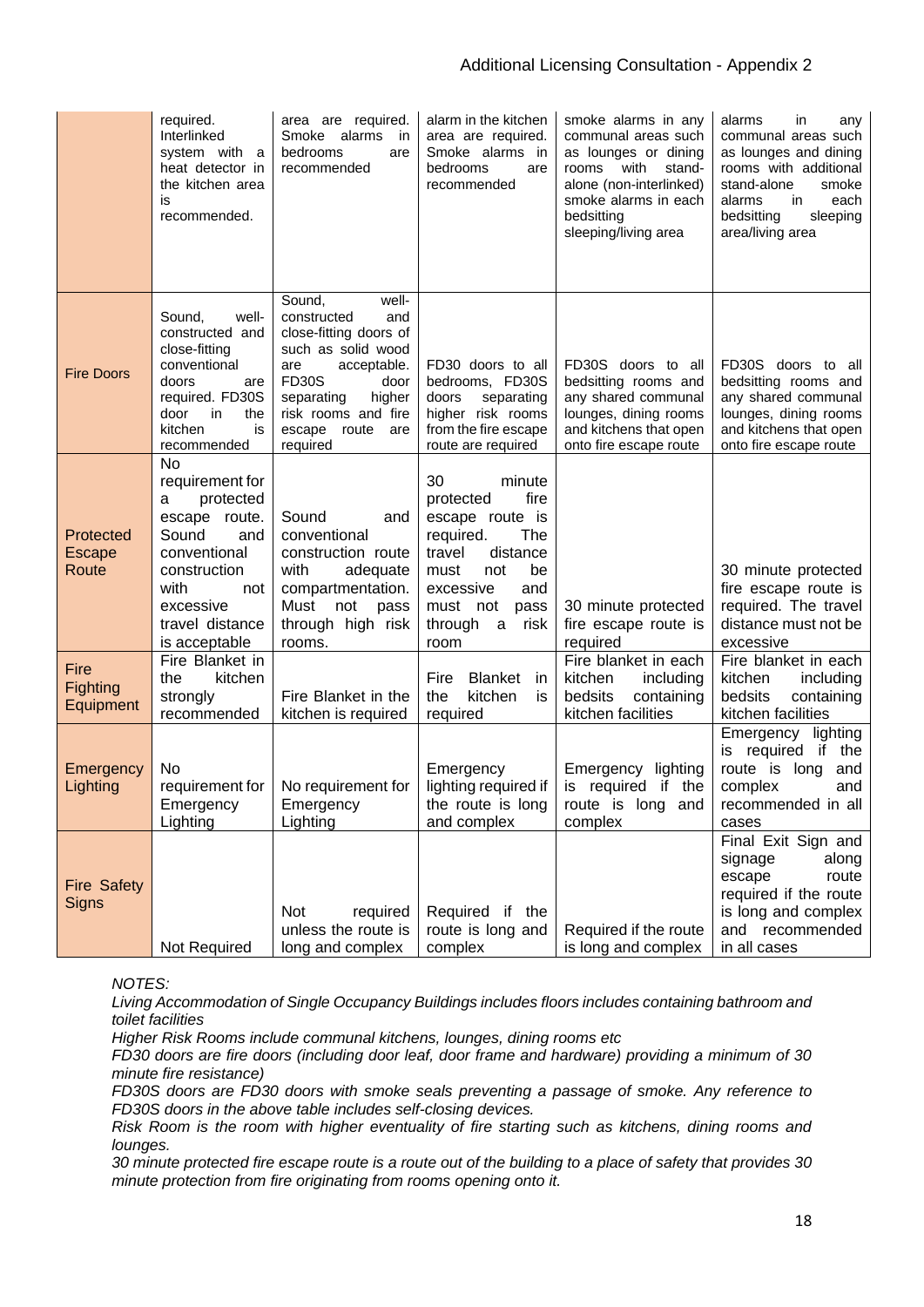# **PART 4 TECHNICAL GUIDANCE**

### <span id="page-18-1"></span><span id="page-18-0"></span>1. Statutory Overcrowding

To calculate the size of the household, the following rules should be applied:

- Anyone 10 years of age and above counts as 1 person
- Children under 10 years of age count as 1/2 person
- Small children under age of 1 should not be included in the calculation

To calculate the number of rooms available as sleeping accommodation, the following rules should be applied:

- Include rooms such as living rooms, studies etc
- Do not include any rooms smaller than 4.6m2 (50 square feet)

To meet the space standard, the requirements in the tables below should be met:

| Number of | Number of       |  |  |  |  |  |
|-----------|-----------------|--|--|--|--|--|
| Rooms     | Persons         |  |  |  |  |  |
|           | 2               |  |  |  |  |  |
| 2         | 3<br>5          |  |  |  |  |  |
| 3         |                 |  |  |  |  |  |
|           | 7.5             |  |  |  |  |  |
| 5 or more | 2 for each room |  |  |  |  |  |

| Min Size of the | Max Number of |  |  |  |  |
|-----------------|---------------|--|--|--|--|
| Room (m2)       | Persons       |  |  |  |  |
| 10.2            |               |  |  |  |  |
| 8.4             | 1.5           |  |  |  |  |
| 6.5             |               |  |  |  |  |
| 4.6             | በ 5           |  |  |  |  |

#### <span id="page-18-2"></span>2. Heating

The heating system must be capable of maintaining the following temperatures when the outdoor temperatures are  $-1C<sup>0.4</sup>$ 

- Reception rooms: 21°C
- Kitchens large enough to also accommodate dining space: 21˚C
- Bedrooms: 18˚C
- Bathrooms: 22˚C
- Hallways: 19˚C

# 3 Ventilation

To provide adequate purge ventilation, the following criteria should be met:<sup>5</sup>

For external doors, hinged or pivot window that open  $30^{\circ}$  or more or for parallel sliding windows (e.g. vertical sliding sash windows), the height x width of the opening part should be at least 1/20th of the floor area of the room.

• For a hinged or pivot window that opens between  $15^{\circ}$  and  $30^{\circ}$ , the height x width of the opening part should be at least 1/10th of the floor area of the room

<sup>4</sup> [cieh-excess-cold-enforcement-guidance.pdf](https://www.cieh.org/media/3762/cieh-excess-cold-enforcement-guidance.pdf)

<sup>5</sup> [Ventilation: Approved Document F -](https://www.gov.uk/government/publications/ventilation-approved-document-f) GOV.UK (www.gov.uk)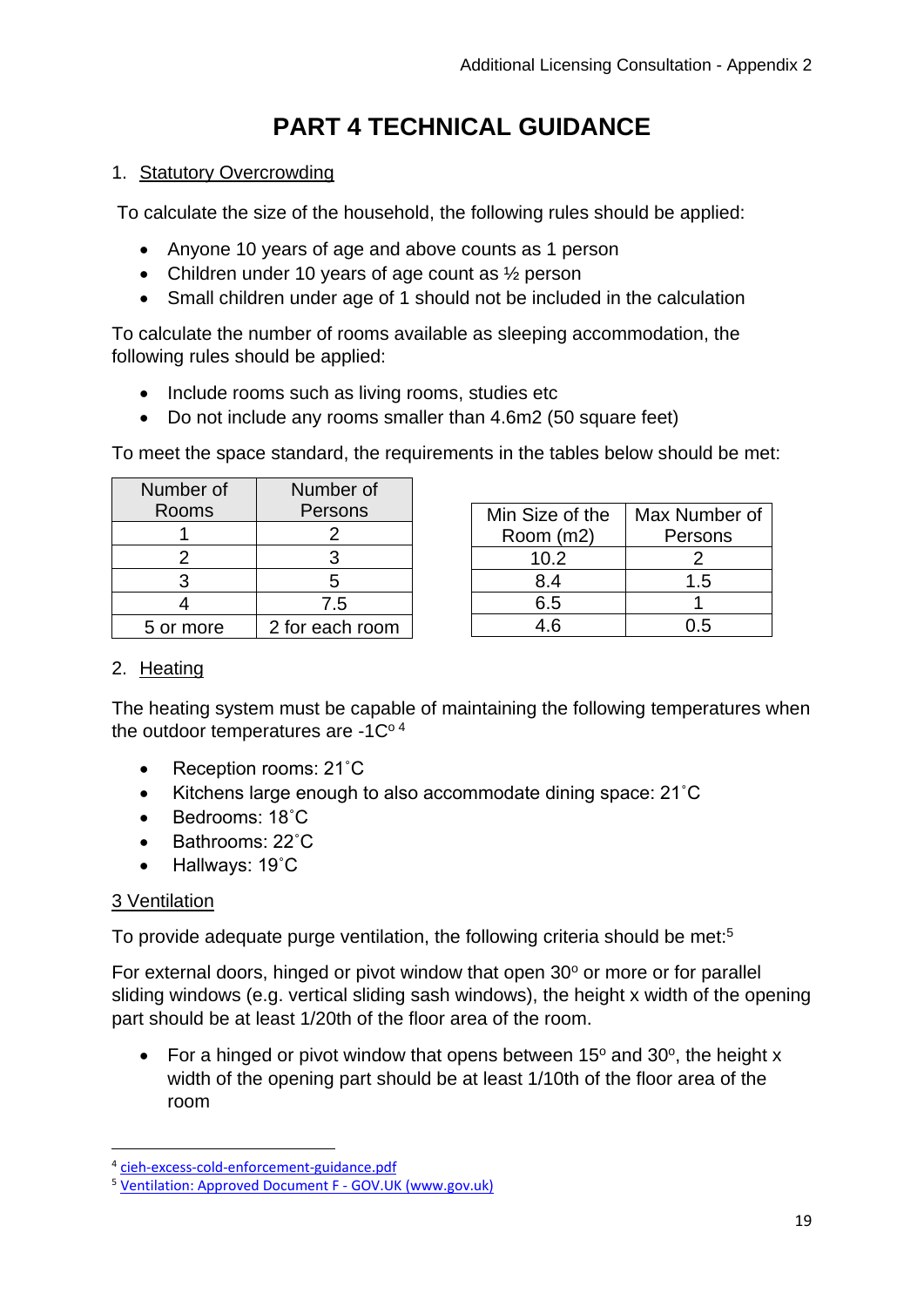- If the window opens less than  $15^\circ$  it is not suitable to provide purge ventilation
- The areas of all window openings might be added to achieve the required proportion of the floor area

# <span id="page-19-0"></span>3. Lighting

The following daylight target illuminance values should be exceeded over at least 50 % of the points on a reference plane 0.85 m above the floor, for at least half of the daylight hours <sup>6</sup>

- 100 Lux in Bedroom Areas
- 150 Lux in Living Room Areas
- 200 Lux in Kitchen Areas

Where one room serves more than one purpose, the higher target illuminance value should be achieved.

500 Lux target illuminance is required for food preparation areas, however this can be achieved with aid of artificial lighting.

<sup>6</sup> BS EN 17037:2018 Daylight in Buildings